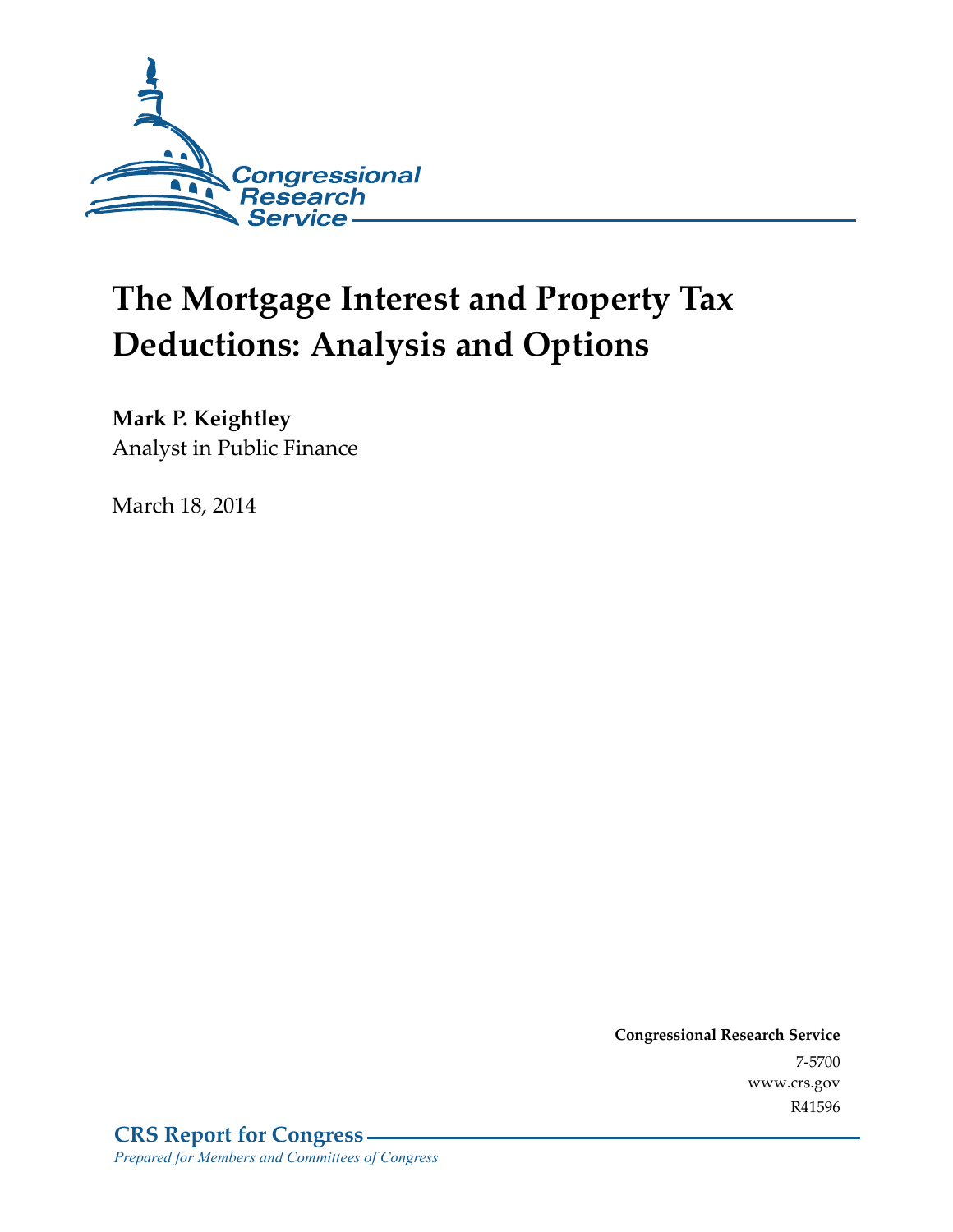## **Summary**

Concern has increased over the size and sustainability of the United States' recent budget deficits and the country's long-run budget outlook. This concern has brought the issues of the government's revenue needs and fundamental tax reform to the forefront of congressional debates. Congress may choose to address these issues by reforming the set of tax benefits for homeowners. According to the Joint Committee on Taxation, federally provided tax benefits for homeowners will cost approximately \$136.3 billion annually between 2014 and 2017. Reducing, modifying, or eliminating all or some of the current tax benefits for homeowners could raise a substantial amount of revenue, while simultaneously simplifying the tax code, increasing equity among taxpayers, and promoting economic efficiency.

This report focuses on the two largest federal tax benefits available to homeowners—the mortgage interest deduction and the deduction for state and local property taxes. While other tax benefits for homeowners exist, these two particular benefits are the most expensive in terms of forgone revenue to the federal government. Between 2014 and 2017 the mortgage interest deduction and property tax deduction are estimated to cost around \$77.3 billion and \$31.5 billion annually. Congress may therefore consider modifying these two tax benefits to raise revenue. The mortgage interest deduction and property tax deduction are also the two tax benefits proponents most often argue promote homeownership. Economists, however, have questioned this claim.

The analysis presented in this report is structured along two dimensions. First, the analysis focuses on the rationales commonly offered for providing tax benefits for homeowners, mainly that homeownership (1) bestows certain benefits on society as a whole such as higher property values, lower crime, higher civic participation, among others; (2) is a means of promoting a more even distribution of income and wealth; and (3) has a positive effect on living conditions, which can lead to a healthier population. Although these benefits may exist, the analysis presented in this report highlights the difficulties that economists have encountered in attempting to establish their existence or magnitude.

The analysis then turns to examining the effect that the mortgage interest deduction and state and local property tax deduction have on the homeownership rate, housing consumption, and the economy. The analysis in this report suggests that these tax incentives may have a larger effect on the size of homes purchased than on the decision to become a homeowner. The possibility that attempting to promote homeownership via the tax code may distort the allocation of capital and labor, which could hinder the performance of the economy in the short-run and long-run, is also raised. In the process of conducting the analysis, this report briefly summarizes the historical trends in homeownership and the more recent trends in foreclosures. The report concludes with policy options that Congress may find useful as it moves forward, including proposals made by House Ways and Means Chairman Dave Camp, President Obama's Fiscal Commission, President George W. Bush's Tax Reform Panel, and the Congressional Budget Office.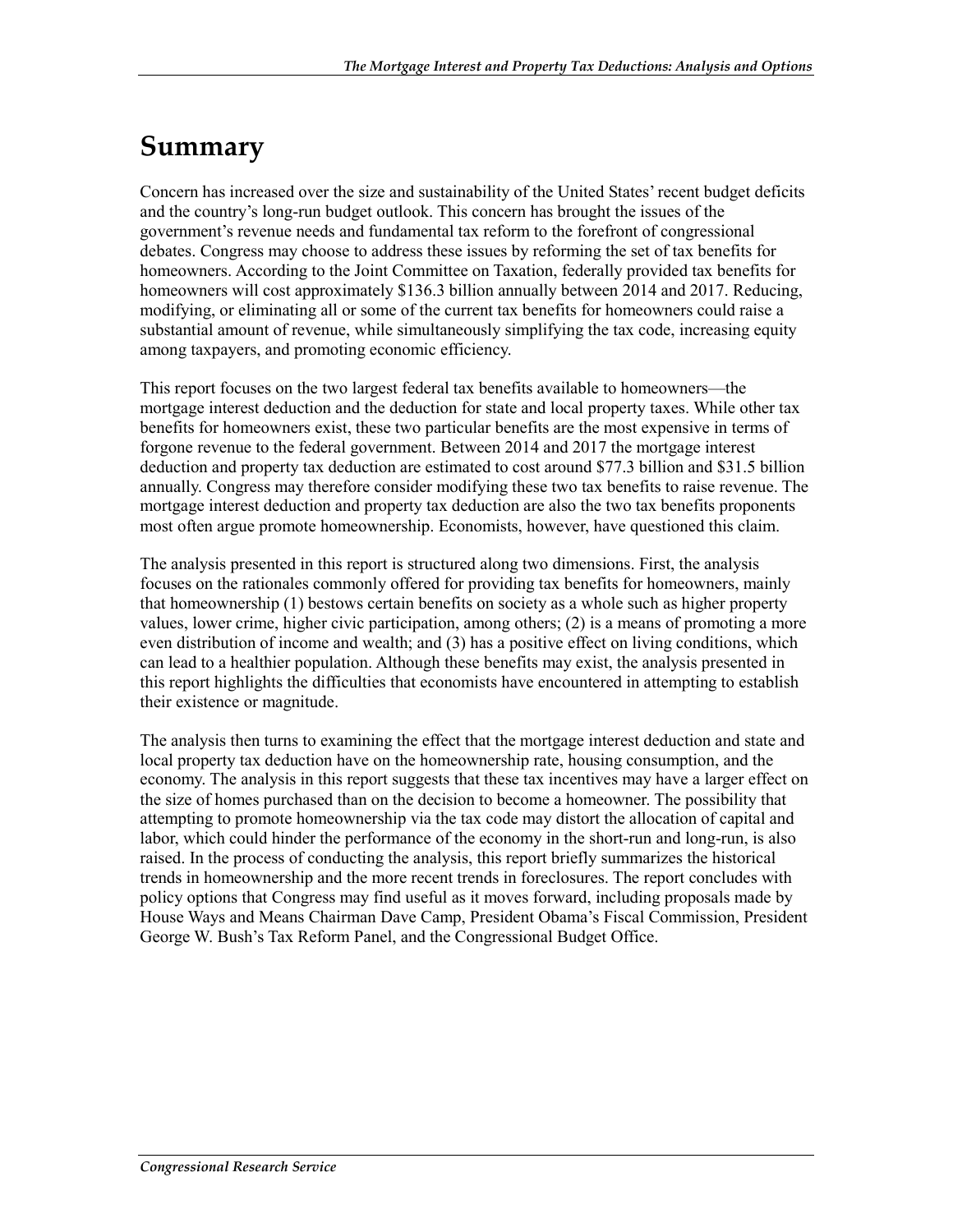# Contents

### Figures

| Figure 1. Distribution of Homeowners in 2011 Claiming the Mortgage Interest Deduction |  |
|---------------------------------------------------------------------------------------|--|
|                                                                                       |  |

### **Tables**

|--|--|--|--|--|--|

#### Contacts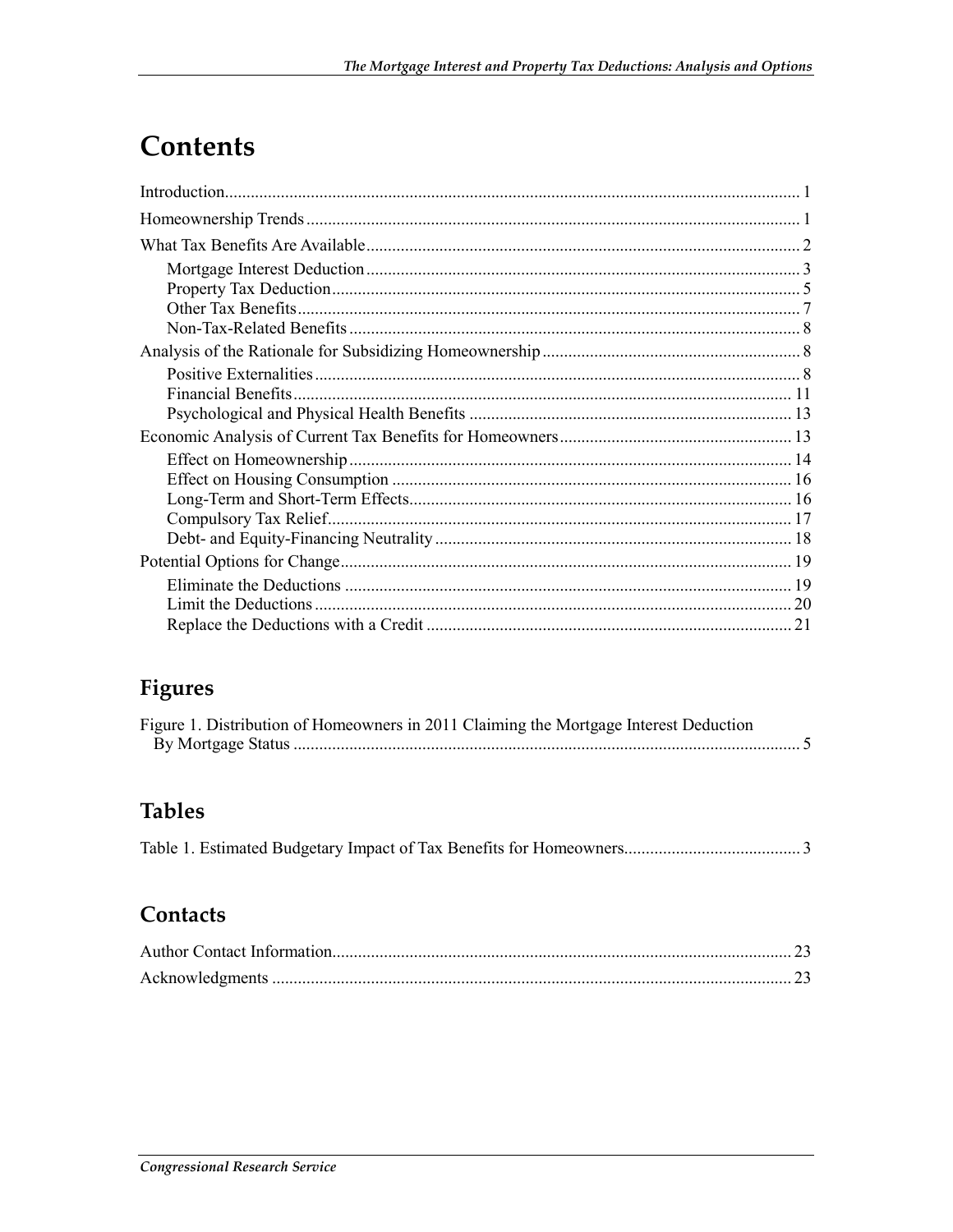# **Introduction**

There has been increased concern over the size and sustainability of the United States' recent deficits and the country's long-run budget outlook. This concern has brought the issues of the federal government's revenue needs and fundamental reform of the tax system to the forefront of congressional debates. One place Congress may turn to address these issues is the set of tax benefits for homeowners. The Joint Committee on Taxation (JCT) has estimated that the cost to the federal government in terms of foregone revenue from these benefits will be approximately \$136.3 billion annually between 2014 and 2017.<sup>1</sup> Economists have identified the set of tax benefits for homeowners as one area in which reform may improve economic efficiency.

This report focuses on the two largest federal tax benefits available to homeowners—the mortgage interest deduction and the deduction for state and local property taxes. The goals of this report are five-fold: (1) briefly summarize the trends in homeownership; (2) provide an overview of what tax benefits are available; (3) analyze the rationales commonly provided for offering such benefits; (4) analyze the effect of the mortgage interest deduction and property tax deduction on the homeownership rate, housing consumption, and the economy; and (5) present policy options.

# **Homeownership Trends**

Until recently, the homeownership rate in this country had generally increased over time. In 1900 only 46.5% of Americans owned the home that they lived in. By 1950, the homeownership rate had increased to 55%, and to 67.4% by 2000. Homeownership peaked in 2004 at 69%, and today hovers around 65%. The most current data show that of 132.6 million homes in the United States, 75.0 million serve as principal residences.<sup>2</sup> Another 39.7 million homes are renter-occupied, and the remaining 17.9 million are either for sale, for rent, or for seasonal use.

| Homeownership |       |  |
|---------------|-------|--|
| Year          | Rate  |  |
| 1900          | 46.5% |  |
| 1950          | 55.0% |  |
| 2000          | 67.4% |  |
| 2005          | 68.9% |  |
| 2010          | 66.9% |  |
| 2013          | 65.1% |  |

<sup>&</sup>lt;sup>1</sup> Based on CRS calculations using estimates reported in U.S. Congress, Joint Committee on Taxation, *Estimates of Federal Tax for Fiscal Years 2012-2017*, 113<sup>th</sup> Cong., 1<sup>st</sup> sess., 2013, JCS-1-13 (Washington: GPO, 2013).

<sup>&</sup>lt;sup>2</sup> U.S. Census Bureau, https://www.census.gov/housing/hvs/data/q413ind.html.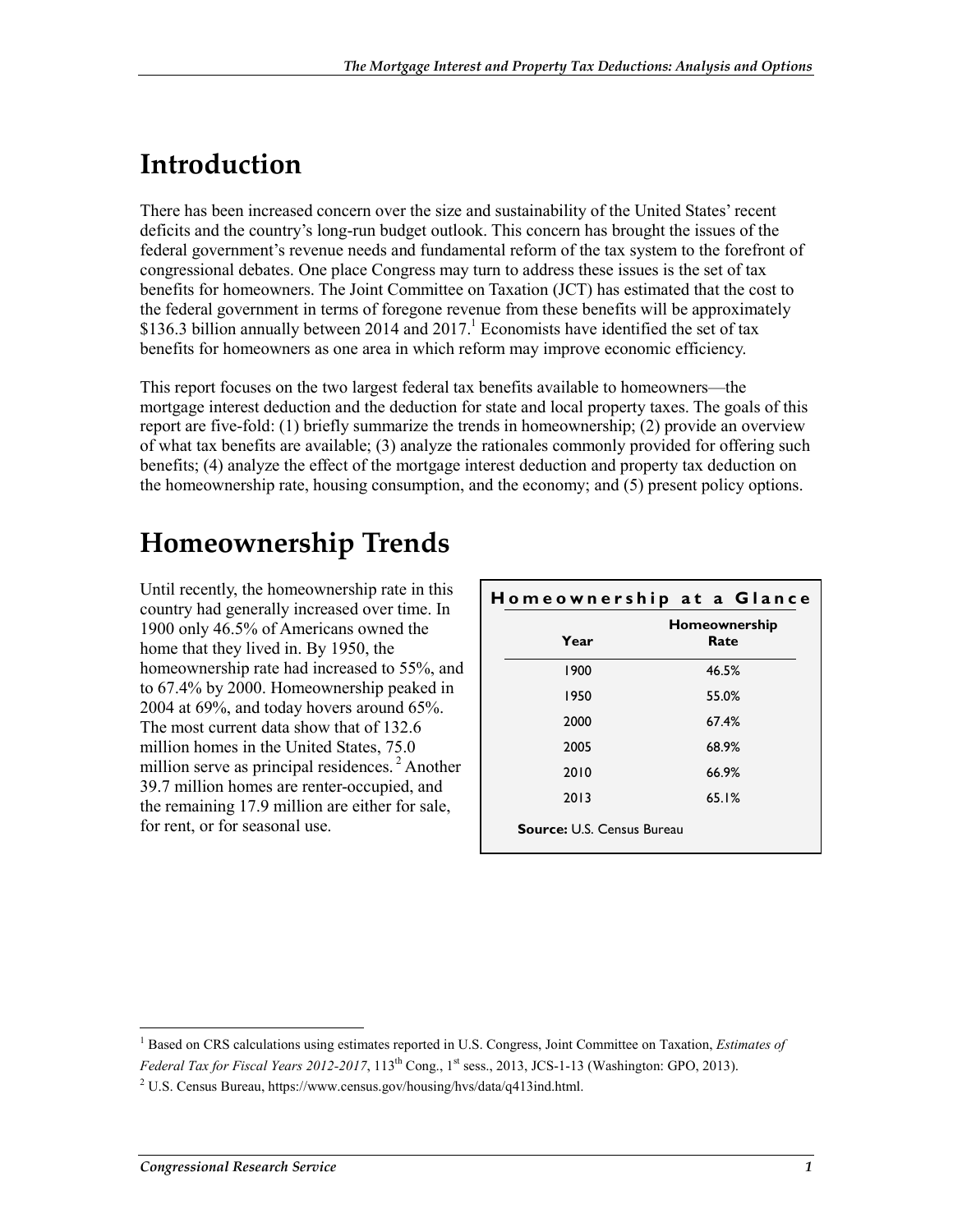|      | <b>Home and Family Size</b>                              |                               |
|------|----------------------------------------------------------|-------------------------------|
| Year | Median New<br><b>House Size</b><br>(sq. ft.)             | Average<br><b>Family Size</b> |
| 1970 | 1,385                                                    | 3.58                          |
| 1980 | 1,595                                                    | 3.29                          |
| 1990 | 1,905                                                    | 3.19                          |
| 2000 | 2,057                                                    | 3.17                          |
| 2009 | 2,135                                                    | 3.15                          |
|      | <b>Source:</b> Statistical Abstract of The United States |                               |

These long-term trends in homeownership behavior may be overshadowed by more recent trends in foreclosures. At the beginning of 2001, near the start of the housing boom, the national foreclosure rate on all mortgage loans was 1.24%. The foreclosure rate among riskier subprime borrowers was slightly higher at 3.58%. Foreclosures began to increase between 2007 and 2008, shortly after the turning point in the housing market. After peaking in late 2009 and early 2010, the foreclosure rate has gradually decreased. By the fourth quarter of 2013 the foreclosure rate on all loans stood at 2.86%, while foreclosures occurring among subprime borrowers stood at 10.43%.

The size of homes that Americans own has also generally trended upward over time, while family size has trended downward. In 1970 the median new home was around 1,385 square feet. By 2009, the median new home was roughly 2,135 square feet—an increase of 54%. Over this same time period the average family size decreased. In 1970 the average family size was 3.58 persons, while in 2009 the average family size was 3.15 persons. Thus, the increase in home size has been even larger after adjusting for family size. The fact is that Americans have tended to build bigger and bigger homes while tending to have smaller and smaller families. This trend can have important ramifications in terms of land use, energy use, transportation, and affordability.

| <b>Foreclosure Rates</b> |                                                 |                           |  |
|--------------------------|-------------------------------------------------|---------------------------|--|
| Year                     | All Loans (%)                                   | <b>Subprime</b><br>$(\%)$ |  |
| 2001 OI                  | 1.24                                            | 3.58                      |  |
| 2007 QI                  | 1,28                                            | 5.10                      |  |
| 2008 OI                  | 2.47                                            | 10.74                     |  |
| 2009 OI                  | 3.85                                            | 14.34                     |  |
| 2013 Q4                  | 2.86                                            | 10.43                     |  |
|                          | <b>Source: MBA National Delinguency Surveys</b> |                           |  |

### **What Tax Benefits Are Available**

As of March of 2014, there were at least four significant tax incentives that directly or indirectly benefit homeowner-occupiers.<sup>3</sup> The Joint Committee on Taxation (JCT) estimates these benefits will cost the federal government an average of \$136.3 billion in foregone revenue annually between 2013 and 2017.<sup>4</sup> These tax benefits and their associated budget impacts are listed in **Table 1**. The three most expensive tax incentives in the JCT's estimate are the mortgage interest deduction (\$77.3 billion annually), the itemized state and local property tax deduction (\$31.5

<sup>&</sup>lt;sup>3</sup> Other tax benefits that benefit investors in housing exist, but are beyond the scope of this paper.

<sup>4</sup> Based on CRS calculations using estimates reported in U.S. Congress, Joint Committee on Taxation, *Estimates of Federal Tax for Fiscal Years 2012-2017*, 113<sup>th</sup> Cong., 1<sup>st</sup> sess., 2013, JCS-1-13 (Washington: GPO, 2013). The tax incentives included are listed in the table contained in this section.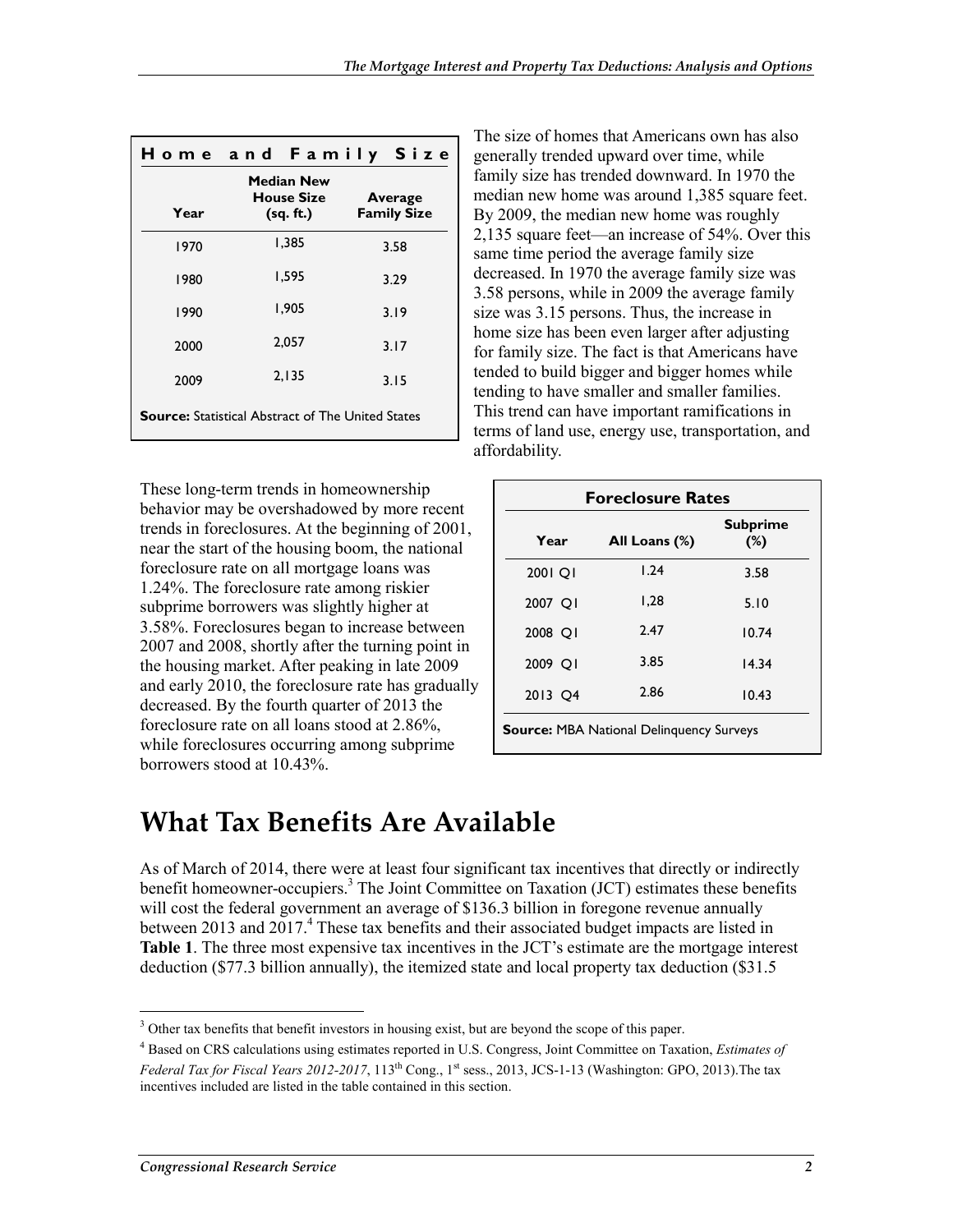billion annually), and the exclusion of capital gains on the sale of a principal residence (\$26.5 billion annually). $5$ 

| (Billions of dollars)                  |      |       |       |       |       |
|----------------------------------------|------|-------|-------|-------|-------|
| <b>Tax Benefit</b>                     | 2014 | 2015  | 2016  | 2017  | Total |
| Mortgage Interest Deduction            | 71.7 | 75    | 79.2  | 83.4  | 309.3 |
| State and Local Property Tax Deduction | 28.6 | 30.4  | 32.5  | 34.4  | 125.9 |
| Capital Gains Exclusion                | 24.8 | 26.0  | 27.1  | 28.0  | 105.9 |
| Mortgage Revenue Bonds                 | 0.9  | 1.0   | 1.0   | 1.0   | 3.9   |
| Total                                  | 126  | 132.4 | 139.8 | 146.8 | 545.0 |

**Table 1. Estimated Budgetary Impact of Tax Benefits for Homeowners** 

**Source:** U.S. Congress, Joint Committee on Taxation, *Estimates of Federal Tax for Fiscal Years 2012-2017*, 113th Cong., 1st sess., 2013, JCS-1-13 (Washington: GPO, 2013).

Some argue that another tax expenditure not included in official costs estimates—the exclusion of imputed rental income—should be included. Unofficial cost estimates place the foregone revenue generated by this exclusion at between \$20 billion and \$30 billion annually.<sup>6</sup> The following overview focuses on the mortgage interest and property tax deductions. The exclusion of capital gains is not reviewed in detail because its effects on the housing decisions of taxpayers is fundamentally different than the effects of the deductions for mortgage interest and property taxes. A brief summary of the capital gains exclusions, as well as the other tax benefits, is provided at the end of this section.

#### **Mortgage Interest Deduction**

The largest and most well-known tax benefit that homeowners can take advantage of is the mortgage interest deduction. Specifically, homeowners are allowed to deduct the interest they pay on a mortgage that finances a primary or secondary residence as long as they itemize their tax deductions. For example, an itemizing homeowner who pays \$10,000 in mortgage interest in a given year can deduct \$10,000 from his or her adjusted gross income. If this individual is in the 25% marginal tax bracket, a \$10,000 tax deduction reduces his or her income taxes by \$2,500 (\$10,000 multiplied by 25%).

<sup>1</sup>  $<sup>5</sup>$  The figures reported in parentheses are the average annual estimates over the 2014-2017 period.</sup>

<sup>&</sup>lt;sup>6</sup> The Tax Policy Center estimated the cost in 2005 of excluded imputed rental income to be \$28.6 billion. See, Adam Carasso, C. Eugene Steuerle , and Elizabeth Bell, "The Trend in Federal Housing Tax Expenditures," *Tax Notes*, February 28, 2005, p. 1081. Extrapolating their estimates to 2014 is made difficult by the recent turmoil in the housing market. Therefore, providing an estimated range for the cost is more appropriate.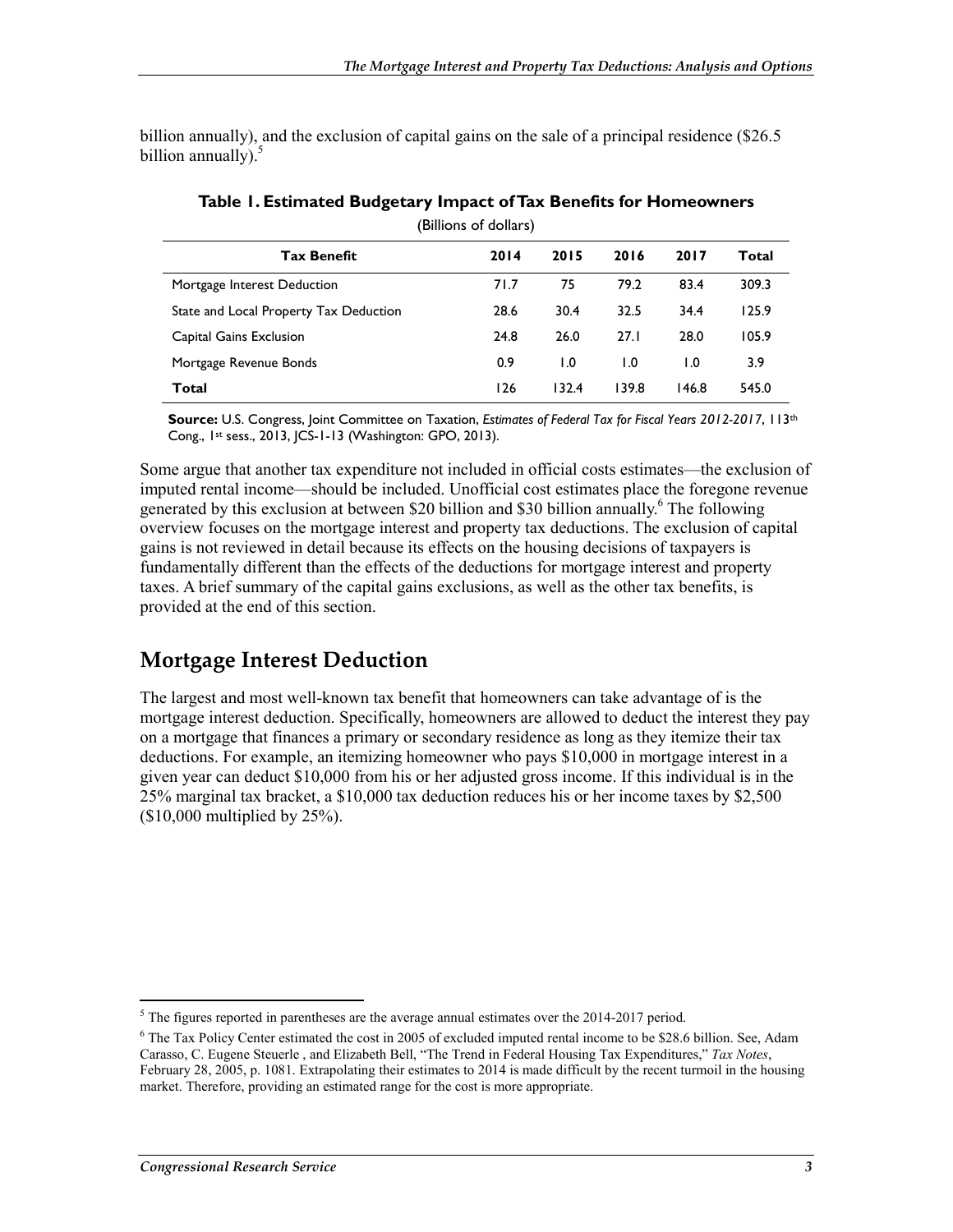| <b>Income Class</b> | Total \$<br>Amount<br><b>Deducted</b> | Share of Total<br>\$ Amount<br><b>Deducted</b> |
|---------------------|---------------------------------------|------------------------------------------------|
| Below \$30k         | \$24,189,395                          | 7%                                             |
| \$30k to \$40k      | \$17,052,350                          | 5%                                             |
| \$40k to \$50k      | \$19,897,496                          | 5%                                             |
| \$50k to \$75k      | \$57,876,345                          | 16%                                            |
| \$75k to \$100k     | \$59,420,197                          | 16%                                            |
| \$100k to \$200k    | \$119,921,358                         | 33%                                            |
| \$200k and over     | \$65.939.264                          | 18%                                            |
| Total               | \$364,296,405                         | 100%                                           |

Distribution of Mortgage Into

The value of the deduction generally increases with taxpayer income for two reasons. First, the marginal tax rate a homeowner faces increases with income. So an individual in the 35% marginal tax bracket, paying \$10,000 in mortgage interest, would realize a reduction in taxes of \$3,500 in comparison to a \$2,500 reduction for someone in the 25% tax bracket. Second, higher-income individuals tend to purchase more expensive homes, which results in larger mortgage interest payments, and hence, a larger deduction. This relationship explains why most of the total dollar amount of mortgage interest claimed is done so by middle- and upperincome households.

There are limits to the amount of mortgage interest that may be deducted. Only the interest paid on the first \$1 million of mortgage debt that is incurred in the purchase, construction, or substantial improvement of a residence, and only the interest paid on up to \$100,000 of home equity debt may be deducted. Home equity indebtedness is debt that is not incurred in the purchase, construction, or substantial improvement of a residence, but that is secured by the residence. Home equity debt may be used to finance personal expenditures (college education, vacations, etc.) unrelated to the home.

Although many contend that the purpose of the mortgage interest deduction is to promote homeownership, this was not the deduction's original purpose. When laying the framework for the modern federal income tax code in 1913, Congress recognized the importance of allowing for the deduction of expenses incurred in the generation of income, which is consistent with traditional economic theories of income taxation.<sup>7</sup> As a result, all interest payments were made deductible with no distinction made for business, personal, living, or family expenses.<sup>8</sup> It is likely that no distinction was made because most interest payments were business related expenses at the time and, compared to today, households generally had very little debt on which interest payments were required—credit cards had not yet come into existence and the mortgage finance industry was in its infancy. Among those that did hold a mortgage, the majority were business farmers.

For more than 70 years there was no limit on the amount of home mortgage interest that could be deducted. The Tax Reform Act of 1986 (TRA86; P.L. 99-514) eventually restricted the amount of mortgage interest that could be deducted and limited the number of homes for which the deduction could be claimed to two. Mortgage interest deductibility was limited to the purchase price of the home, plus any improvements, and on debt secured by the home but used for

<sup>7</sup> Sen. William Borah, *Congressional Record*, August 28, 1913, p. S3832.

<sup>8</sup> U.S. Congress, Senate Committee on the Budget, *Tax Expenditures: Compendium of Background Material on Individual Provisions*, committee print, prepared by Congressional Research Service, 112<sup>th</sup> Cong., 2<sup>nd</sup> sess., December 2012, S. Prt. 112-45 (Washington: GPO, 2012), p. 357.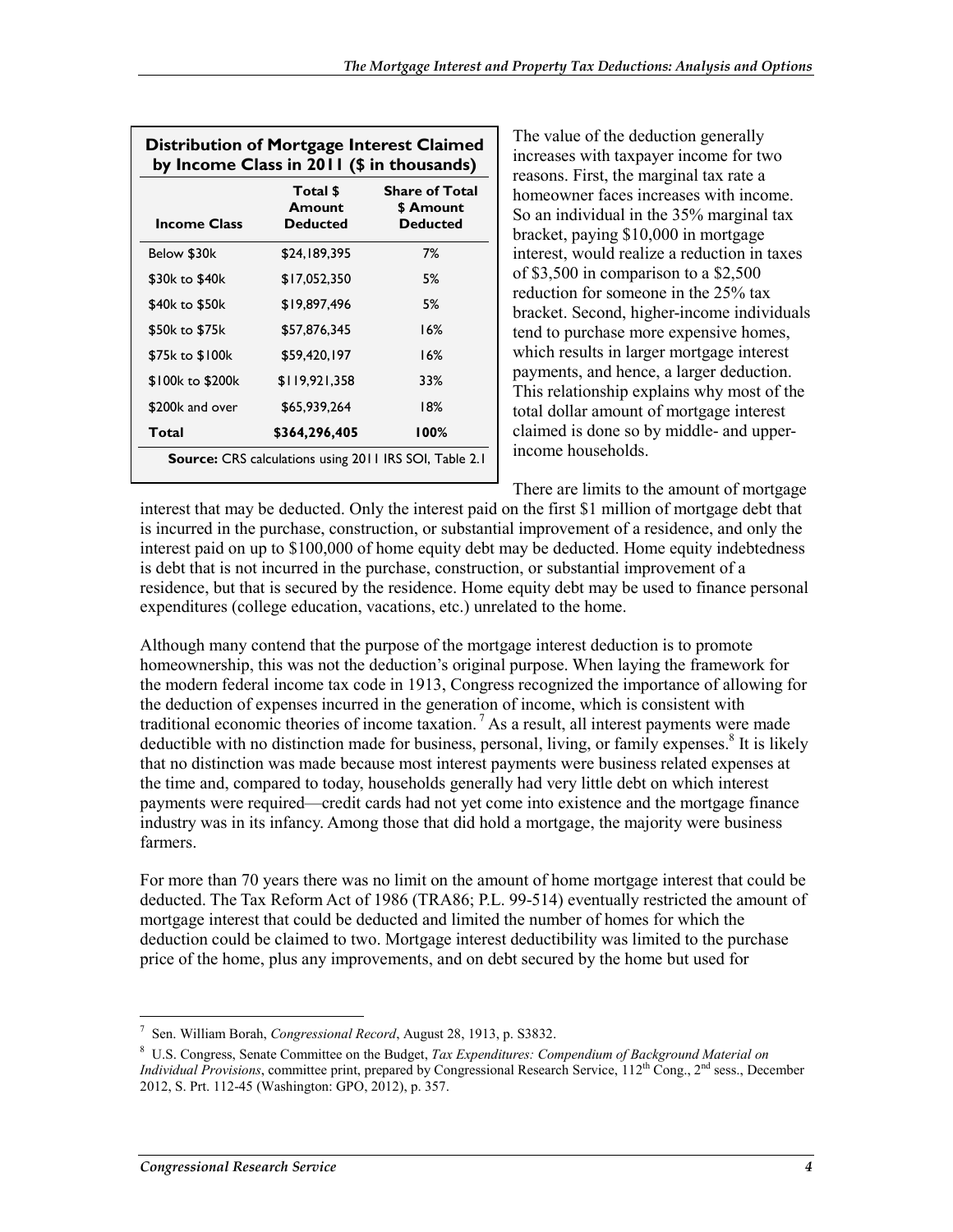qualified medical and educational expenses.<sup>9</sup> Subsequently, the Omnibus Budget Reconciliation Act of 1987 (P.L. 100-203) resulted in the basic deduction limits that exist today.



**Figure 1. Distribution of Homeowners in 2011 Claiming the Mortgage Interest Deduction By Mortgage Status** 

**Source:** Author's estimates using 2011 American Community Survey and the 2011 IRS SOI Data.

Not all homeowners claim the mortgage interest deduction.<sup>10</sup> Some homeowners have no mortgage, and hence no interest to deduct. The most recent data (2011) show that this group accounts for 34% of homeowners. Among the 66% of homeowners with a mortgage, 73% claim the deduction. This implies that around 48% of all homeowners claim the mortgage interest deduction. The remaining 27% of mortgage holders (or 18% of homeowners) who do not claim the deduction are likely either (1) toward the end of their mortgage payments so that the deduction is not worth much, (2) live in a state with low state and local taxes and thus claim the standard deduction, or  $(3)$  live in a low-cost area and therefore have a relatively small mortgage.<sup>11</sup> In terms of tax returns filed, the deduction is claimed on about 25% of all federal income tax returns and 78% of itemized returns.

### **Property Tax Deduction**

Homeowners also benefit from the ability to deduct state and local property taxes. In general, homeowners are allowed to claim an itemized deduction equal to the full amount of state and local property taxes paid.<sup>12</sup> For example, an itemizing homeowner who pays \$1,000 in property

 $\frac{9}{9}$  Ibid.

<sup>&</sup>lt;sup>10</sup> The figures reported here are based on the author's calculations using data from the 2011 American Community Survey (ACS) and the 2011 IRS SOI Data, Tables 1.1 and 2.2.

<sup>&</sup>lt;sup>11</sup> State and local taxes are a major determinate of whether taxpayers itemize their federal tax returns.

 $12$  Because a taxpayer must itemize to claim the deduction, those taxpayers that claim the standard deduction (continued...)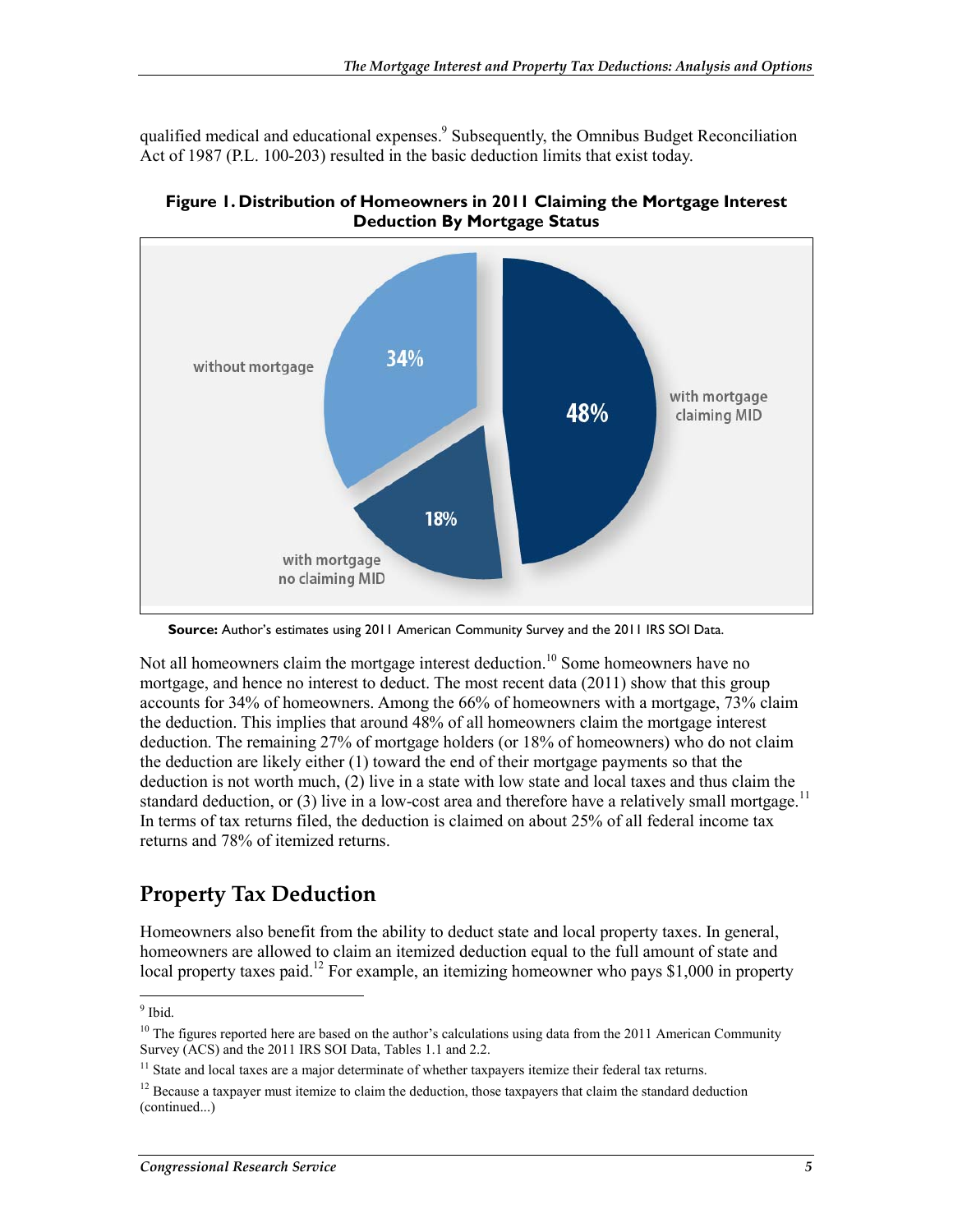taxes can deduct \$1,000 from his or her adjusted gross income. If this individual is in the 25% marginal tax bracket, a \$1,000 tax deduction reduces his or her income taxes by \$250 (\$1,000 multiplied by 25%).

As with the mortgage interest deduction, the value of the property tax deduction generally increases with taxpayer income for two reasons. First, the marginal tax rates that a homeowner faces increase with income, so an individual in the 35% marginal tax bracket paying \$1,000 in property taxes would realize a tax savings of \$350. Second, higher-income individuals tend to purchase more expensive homes, which results in higher property taxes, and therefore a larger deduction. Because there is no limit on the amount of property taxes that can be deducted—as there is with the mortgage interest deduction—the majority of property taxes claimed is done so by upper-middle- and upper-income households.

The deduction for state and local property taxes was never intended to encourage homeownership. When the modern federal income tax code was created in 1913 almost all state and local taxes were deductible.<sup>13</sup> A major rationale for providing the deduction was that the payment of the state and local taxes was compulsory and thus should be deducted when determining a taxpayer's ability to pay the federal income tax.<sup>14</sup> Over the years Congress has gradually restricted the types of state and local taxes that could be deducted. Today, deductible taxes include real estate taxes, personal property taxes, income taxes, and sales taxes. The deduction for state and local sales taxes was only available through 2013, and may only be taken in lieu of the deduction for income taxes.15

| <b>Income Class</b> | Total \$<br>Amount<br><b>Deducted</b> | <b>Share of Total</b><br>\$ Amount<br><b>Deducted</b> |
|---------------------|---------------------------------------|-------------------------------------------------------|
| Below \$30k         | 11.996.473                            | 7%                                                    |
| \$30k to \$40k      | 7,238,756                             | 4%                                                    |
| \$40k to \$50k      | 8.400.533                             | 5%                                                    |
| \$50k to \$75k      | 24.654.551                            | 14%                                                   |
| \$75k to \$100k     | 24.368.297                            | 14%                                                   |
| \$100k to \$200k    | 54,160,830                            | 31%                                                   |
| \$200k and over     | 42,130,861                            | 24%                                                   |
| Total               | 172,950,301                           | 100%                                                  |

 $\overline{a}$ 

<sup>(...</sup>continued)

historically have not been allowed to claim a deduction for property taxes. This was changed temporarily, however. The American Recovery and Reinvestment Act of 2009 (ARRA, P.L. 111-5) includes a temporary provision that allowed non-itemizing homeowners to claim an additional standard deduction for property taxes in an amount up to \$500 (\$1,000 for married couples filing jointly) for 2008 and 2009. This additional standard deduction was not extended, however. As with the mortgage interest deduction, the property tax deduction lowers the cost of homeownership relative to what it otherwise would be.

<sup>&</sup>lt;sup>13</sup> State and local taxes assessed against local benefits were not deductible.

<sup>14</sup> U.S. Congress, Senate Committee on the Budget, *Tax Expenditures: Compendium of Background Material on Individual Provisions*, committee print, prepared by Congressional Research Service, 110<sup>th</sup> Cong., 2<sup>nd</sup> sess., December 2008, S. Prt. 110-667 (Washington: GPO, 2008), p. 336.

<sup>&</sup>lt;sup>15</sup> The Tax Reform Act of 1986 (TRA86, P.L. 99-514) limited deductibility of taxes to the first three classes of taxes. The American Jobs Creation Act of 2004 (AJCA, P.L. 108-357) provided the temporary deduction for sales taxes. This provision has been extended several times, most recently by the P.L. 112-240.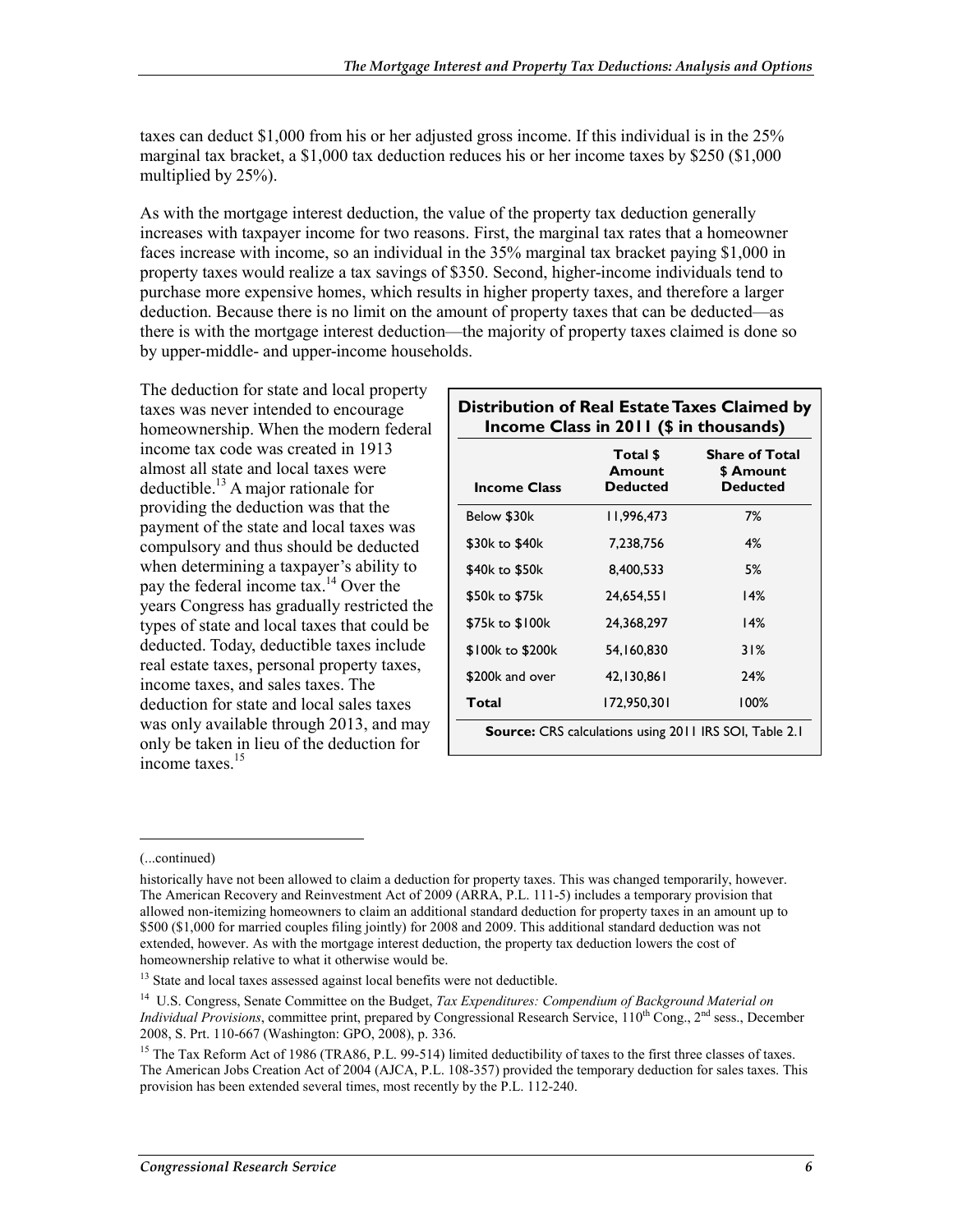In 2011, 54% of all homeowners claimed the deduction for state and local property taxes. <sup>16</sup> The deduction was claimed on slightly over 28% of all federal income tax returns.<sup>17</sup> Approximately 87% of those taxpayers who itemized their federal return claimed the property tax deduction higher than the fraction of itemizers who claimed the mortgage interest deduction (see previous section).

#### **Other Tax Benefits**

Following the mortgage interest deduction and property tax deduction, the next largest tax benefit is the exclusion of capital gains from the sale of a principal residence. A capital gain is realized when the sales price of a home exceeds the original cost of the home plus improvements. In general, a capital gain on the sale of a principal residence of up to \$250,000 for single taxpayers, and \$500,000 for married taxpayers filing jointly, may be excluded from taxable income. The capital gains exclusion probably has a rather small effect on the homeownership rate. This is likely due to the fact that the benefit of the exclusion cannot be realized until a taxpayer sells a house, while, as discussed later, the main barrier to homeownership is the upfront down payment. The tax treatment of capital gains on housing does have important effects on other aspects of the economy.18

A rather abstract tax benefit that homeowners receive, but one which is well-known in the academic community, is the exclusion of imputed rental income. To understand imputed rental income, consider that a homeowner is effectively both a rental property owner and a tenant (renter)—they own a home which they choose to rent to themselves instead of to someone else. Economic theories of taxation suggest that homeowners and rental property owners should therefore be taxed similarly. Currently, they are not. Rental property owners are taxed on their net rental income, which is their rental income after deducting the costs they incur in generating this income—mainly mortgage interest, taxes, insurance, maintenance, and depreciation. Homeowners, however, are allowed to deduct mortgage interest and taxes without having to pay taxes on the "rent" they pay themselves. Therefore, owner-occupied housing is subsidized relative to rental housing.

There are a number of other smaller tax benefits that are currently available to homeowners or that recently expired. The interest on mortgage revenue bonds (MRBs) is tax exempt, which allows MRBs to finance below-market rate mortgages for potential homebuyers that meet certain criteria. Through 2013, certain homeowners who itemized their tax returns were able to deduct from their taxable income premiums paid for qualified mortgage insurance. Additionally, through 2013, homeowners whose mortgage debt was forgiven (wholly or partially) were able to exclude from taxable income the amount of forgiven debt. Historically, when an individual is granted debt forgiveness by a lender—be it credit card debt, a car loan, etc.—they must include the forgiven debt as taxable income.

<sup>&</sup>lt;sup>16</sup> This figure was computed by combining tax information from the 2011 SOI data with homeownership information from the 2011 AHS.

<sup>&</sup>lt;sup>17</sup> 2011 IRS SOI Data, http://www.irs.gov/taxstats/indtaxstats/article/0,,id=96981,00.html, Tables 1.1 and 2.2.

<sup>18</sup> See CRS Report RL32978, *The Exclusion of Capital Gains for Owner-Occupied Housing*, by Jane G. Gravelle and Pamela J. Jackson.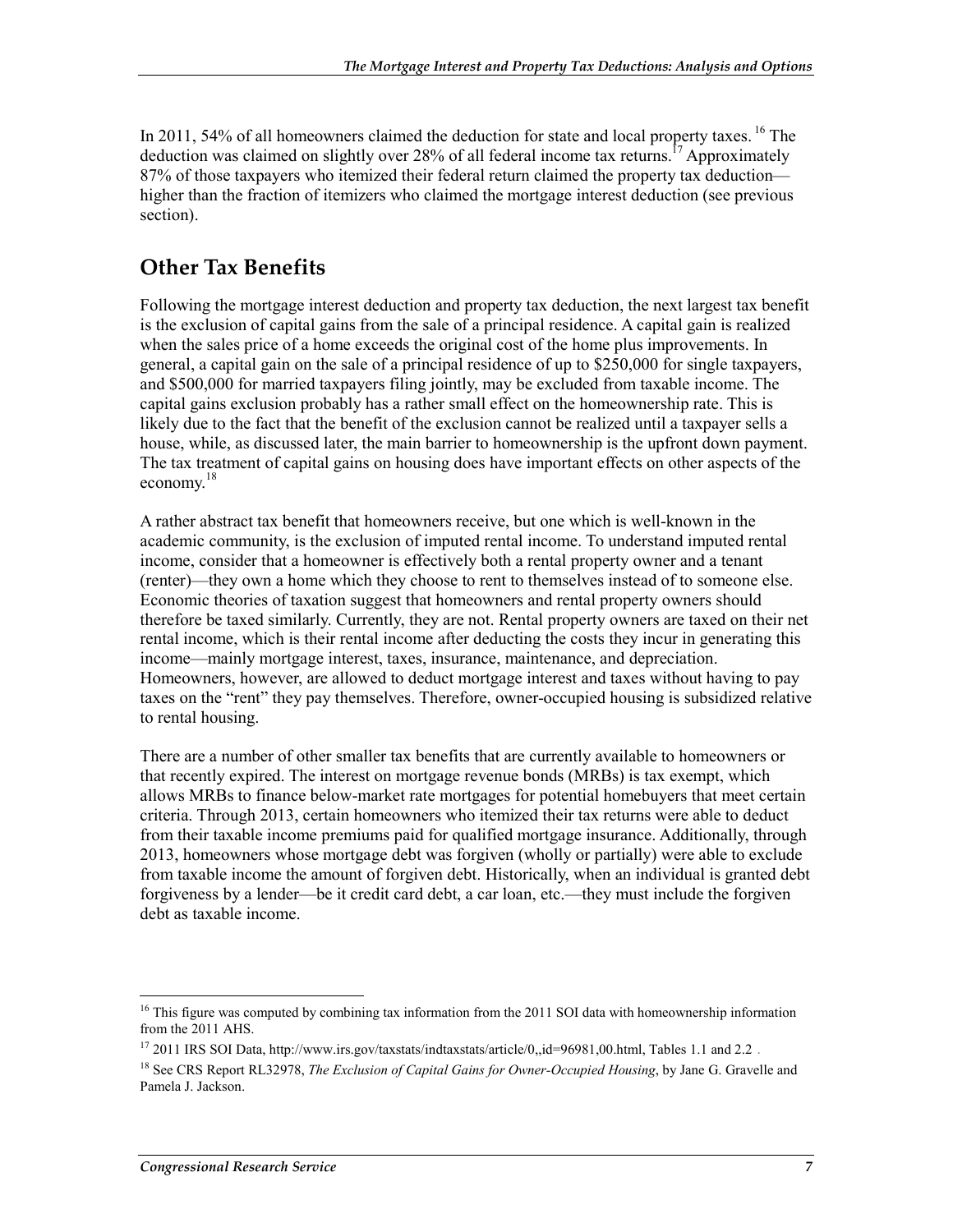#### **Non-Tax-Related Benefits**

In addition to the numerous tax benefits that exist for homeowners, there are also a number of non-tax-related programs that either directly or indirectly assist homeowners. For example, homeownership is also subsidized by the favorable treatment of lending institutions that make home loans (federal home loan banks); by federal programs that insure lenders against losses on home loans which lowers the down payment homebuyers must make (FHA and VA); by federal programs that provide favorable loan terms to farmers (USDA); by guaranteeing certain federally charted financial institutions that assist in maintaining a viable secondary market for mortgages which enables mortgage financing to be more readily available (Fannie Mae, Freddie Mac, and Ginnie Mae); by establishing programs within HUD and USDA that fund agencies that counsel prospective homebuyers on obtaining and maintaining homeownership; and by funding grant programs that provide down payment and closing cost assistance to some homebuyers.

# **Analysis of the Rationale for Subsidizing Homeownership**

A number of possible rationales for subsidizing homeownership have been put forth. First, a high homeownership rates may bestow certain benefits to society as a whole such as higher property values, lower crime, and higher civic participation, among others. Second, homeownership may promote a more even distribution of income and wealth, as well as establish greater individual financial security. And lastly, homeownership may have a positive effect on living conditions, which can lead to a healthier population. This section provides a review and analysis of these rationales. The analysis presented here is distinct from the analysis of the economic effects of the mortgage interest and property tax deductions, which is presented in the next section.

### **Positive Externalities**

Tax benefits for homeowners are most often rationalized on the basis that homeownership generates positive externalities. Positive externalities, also known as spillover benefits, occur when the actions of one individual benefit others in society. Because a given individual will tend to only consider his or her own (private) benefit from an activity, and not the total benefit to society, too little of the positive-externality-generating activity is undertaken from society's perspective. Governments, however, may intervene through the use of taxes and subsidies to align the interests of individuals with the interests of society to achieve a more economically efficient outcome.

A concrete example of a positive externality, often cited by homeownership advocates, is the positive effect ownership is believed to have on property values in a community. The theory is that since homeowners have a larger financial stake in their homes than renters, they are more

<sup>19</sup> For more information about these programs, see the following reports: CRS Report RL32815, *Federal Home Loan Bank System: Policy Issues*, by Edward V. Murphy; CRS Report RS20530, *FHA-Insured Home Loans: An Overview*, by Katie Jones; CRS Report RS20533, *VA-Home Loan Guaranty Program: An Overview*, by Bruce E. Foote; CRS Report RL33421, *USDA Rural Housing Programs: An Overview*, by Bruce E. Foote; CRS Report RL34661, *Fannie Mae's and Freddie Mac's Financial Problems*, by N. Eric Weiss; and CRS Report RL34591, *Overview of Federal Housing Assistance Programs and Policy*, by Maggie McCarty et al.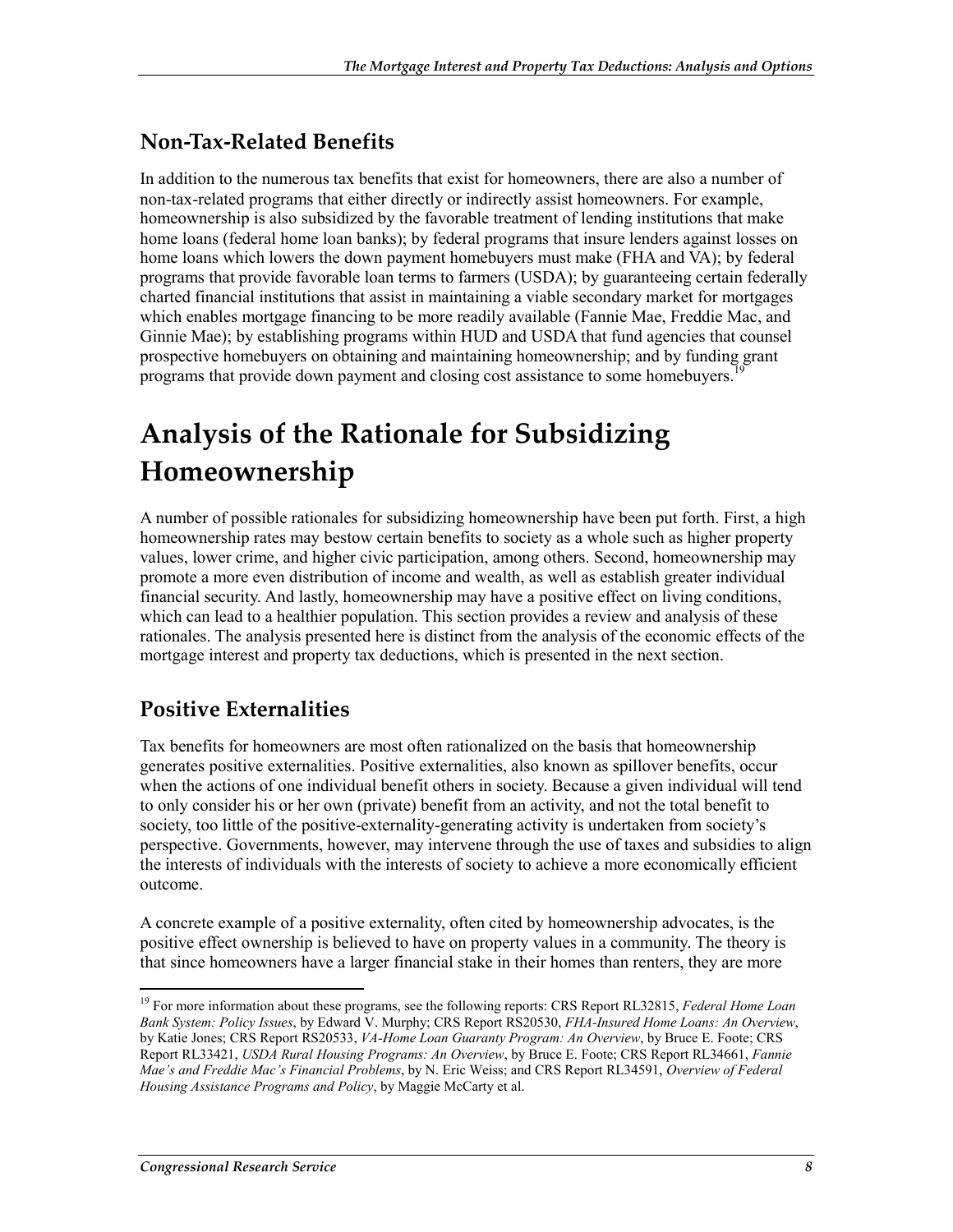likely to make investments that raise surrounding property values. For example, a homeowner may be more inclined than a renter to paint the exterior of his or her home, fix a hanging gutter, or remove street debris outside his or her house. While the owner may be only seeking to improve the appearance and resale value of the house, he or she is also positively influencing the values of surrounding properties (the spillover effect).

There is a long list of other externalities that proponents claim homeownership generates.<sup>20</sup> Homeownership is believed by some to create neighborhood stability since owners are more inclined to remain in the community for a longer period of time than renters. Proponents also associate homeownership with a greater degree of social and political involvement due to the concern about one's property value. Homeownership is also believed by some to lead to lower neighborhood crime. It has also been suggested that homeownership fosters more responsible behavior among youths in the community, such as higher academic achievement and lower teen pregnancy rates, due to the monitoring mechanism put in place to maintain the attractiveness of a community.

Economists have been able to establish that a correlation between homeownership and these positive neighborhood effects does exist. For example, Denise DiPasquale and Edward Glaeser found that homeowners are more likely than renters to belong to more non-professional organizations, know the head of their local school board and U.S. House Representative, vote in local elections, and garden.<sup>21</sup> In separate investigations into the effects of homeownership on the academic performance of children, Richard Green and Michelle White, and later Donald Haurin, Toby Parcel, and R. Jean Haurin, reported statistical evidence that there is a positive relationship between homeownership and the educational performance of owners' children.<sup>22</sup> And William Rohe and Leslie Stewart found that every one percentage point increase in an area's homeownership rate was correlated with an \$800 increase in home values over a 10-year period.<sup>23</sup>

At the same time economists have found it difficult to establish causality (i.e., homeownership causes these positive effects).<sup>24</sup> There are a number of reasons for this. First, there may be *observable differences* between owners and renters, that when not accounted for, may lead researchers to false conclusions. For example, Green and White (discussed above) did not account for differences in net worth, mobility, and home location when studying the effect of homeownership on a child's educational outcome. But these factors are likely strongly correlated with homeownership. Thus, by not accounting for these observable difference the authors may

<u>.</u>

<sup>&</sup>lt;sup>20</sup> See William Rohe, Shannon Van Zandt, and George McCarthy, "Social Benefits and Costs of Homeownership," in *Low-Income Homeownership*, ed. Nicolas P. Retsinas and Eric S. Belsky (Washington , DC: Brookings Institution Press, 2002), pp. 381-406.

<sup>21</sup> Denise DiPasquale and Edward Glaeser, "Incentive and Social Capital: Are Homeowners Better Citizens?" *Journal of Urban Economics*, vol. 45, no. 2 (1999), pp. 354-384.

<sup>22</sup> Richard Green and Michelle White, "Measuring the Benefits of Homeowning: Effects on Children," *Journal of Urban Economics,* vol. 41, no. 3 (1997), pp. 441-461. Donald R. Haurin, Toby L. Parcel, and R. Jean Haurin, "Impact of Homeownership on Child Outcomes," in *Low Income Homeownership: Examining the Unexamined Goal*, ed. Nicholas P. Retsinas and Eric S. Belsky (Washington, DC: Brookings Institution Press, 2002), pp. 427-446.

<sup>23</sup> William Rohe and Leslie Stewart, "Homeownership and Neighborhood Stability," *Housing Policy Debate*, vol. 7, no. 1 (1996), pp. 37-81.

<sup>&</sup>lt;sup>24</sup> For a very accessible review of the literature on the topic see Donald R. Haurin, Robert D. Dietz, and Bruce A. Weinberg, "The Impact of Neighborhood Homeownership Rates: A Review of the Theoretical and Empirical Literature," *Journal of Housing Research*, vol. 13, no. 2 (2003), pp. 119-151.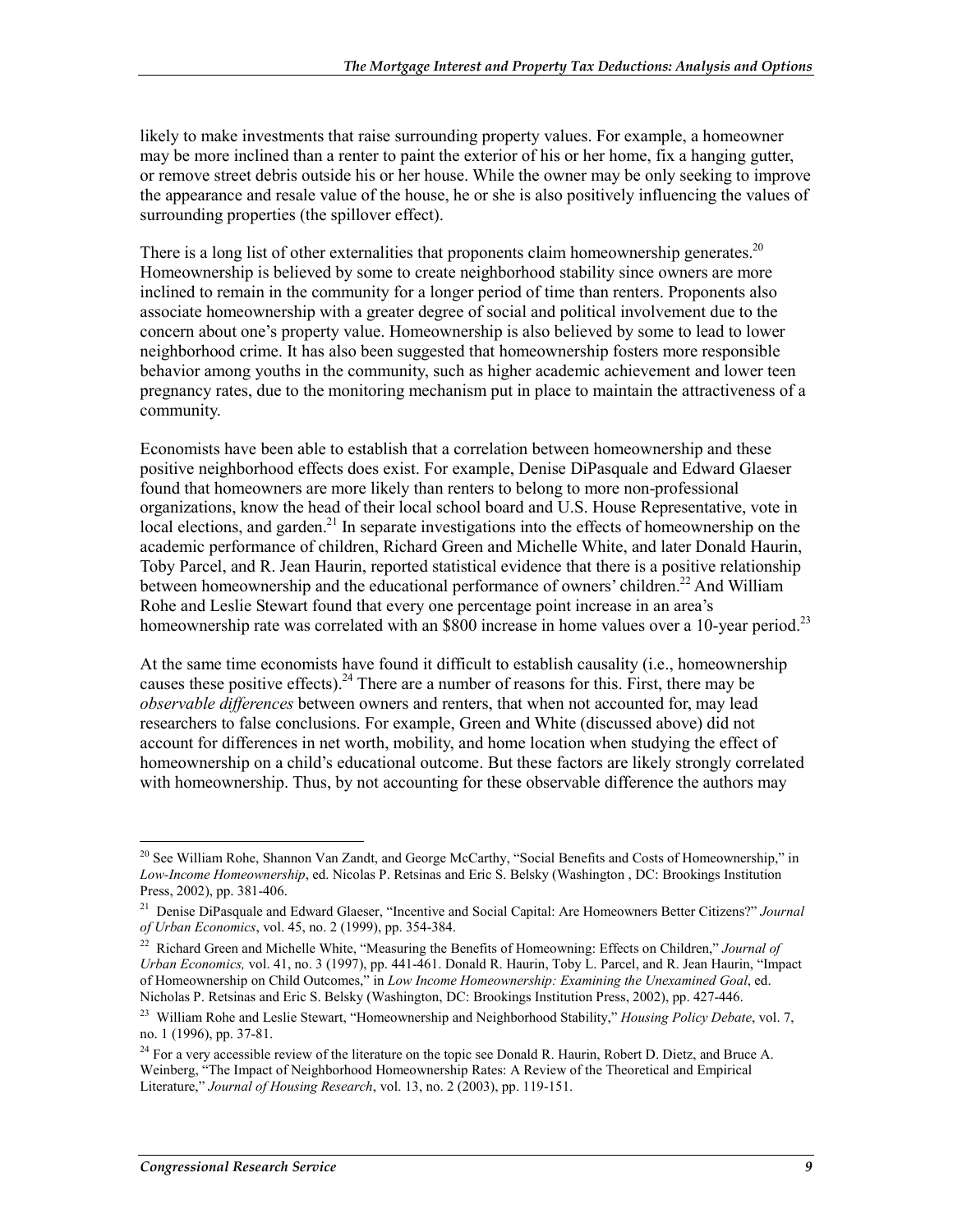have been attributing the influence of these other factors on a child's educational outcome to homeownership.<sup>25</sup>

Second, there may be *unobservable differences* that exist between homeowners and renters that researchers may not be able to account for, which leads them to infer causality when it is not present. For example, certain traits or attitudes may lead some people both to homeownership and community activism. Statistical methods can be employed to overcome the problem of unobservable differences. These methods, however, are typically only reliable if particular assumptions hold. This limitation generates a great deal of debate among researchers as to whether the assumptions hold, and therefore whether the reported results are reliable.

A third problem that researchers commonly face in determining causality is the possible existence of an interaction between homeownership and the positive outcome policymakers wish to promote. Take for example the claim that increased homeownership rates boost neighborhood property values. Determining causality is difficult because homeowners may prefer to purchase homes in neighborhoods where home values are rising. Statistical methods have been developed to determine causation when such interdependence exists. Again, however, particular assumptions must hold for these methods to produce reliable results, generating debate among researchers about findings.

Because of these difficulties, a definitive answer to whether homeownership produces the purported externalities has eluded economists. This limitation, however, does not mean that homeownership does not result in positive externalities that justify housing subsidies. But one could argue that determining whether to provide subsidies for homeownership depends on establishing cause and effect. If homeownership does not generate the positive effects some believe it does, then the economic justification for subsidization is diminished.

It has been even more difficult for researchers to determine the magnitude of the purported benefits of homeownership. Without accurate estimates of how large the social benefits are from homeownership, it is difficult to determine the amount of subsidization homeownership should receive. If the social benefits associated with homeownership are small then the current amount of subsidization, which some economists view as substantial, could have the unintended consequence of decreasing, not increasing, economic efficiency. This outcome is especially true if the social return to investment in other activities in the economy, such as education and other non-housing-related capital, are higher than the return to homeownership. In such a situation, reducing housing subsidies would free up resources for these more socially valuable investments.

Often absent from the debate over the existence of positive externalities is the possibility that homeownership results in negative externalities. Negative externalities occur when the actions of one individual impose a cost on others in society. On the one hand, a higher concentration of homeowners may result in increased property values. On the other hand, the opposite may be true at times. If enough homeowners in a given community default and are foreclosed upon, the effect could be to reduce the value of surrounding properties in the neighborhood. This, in turn, could lead to more defaults and foreclosures, which reinforces the downward pressure on surrounding home values. In effect, the community's "portfolio" of homeowners and renters is undiversified,

 $25$  The statistical terminology that is used for this type of estimation error is "omitted variable bias." When important variables are omitted from an analysis the estimates of the importance of the variables that are included in the analysis may be biased or over/understated.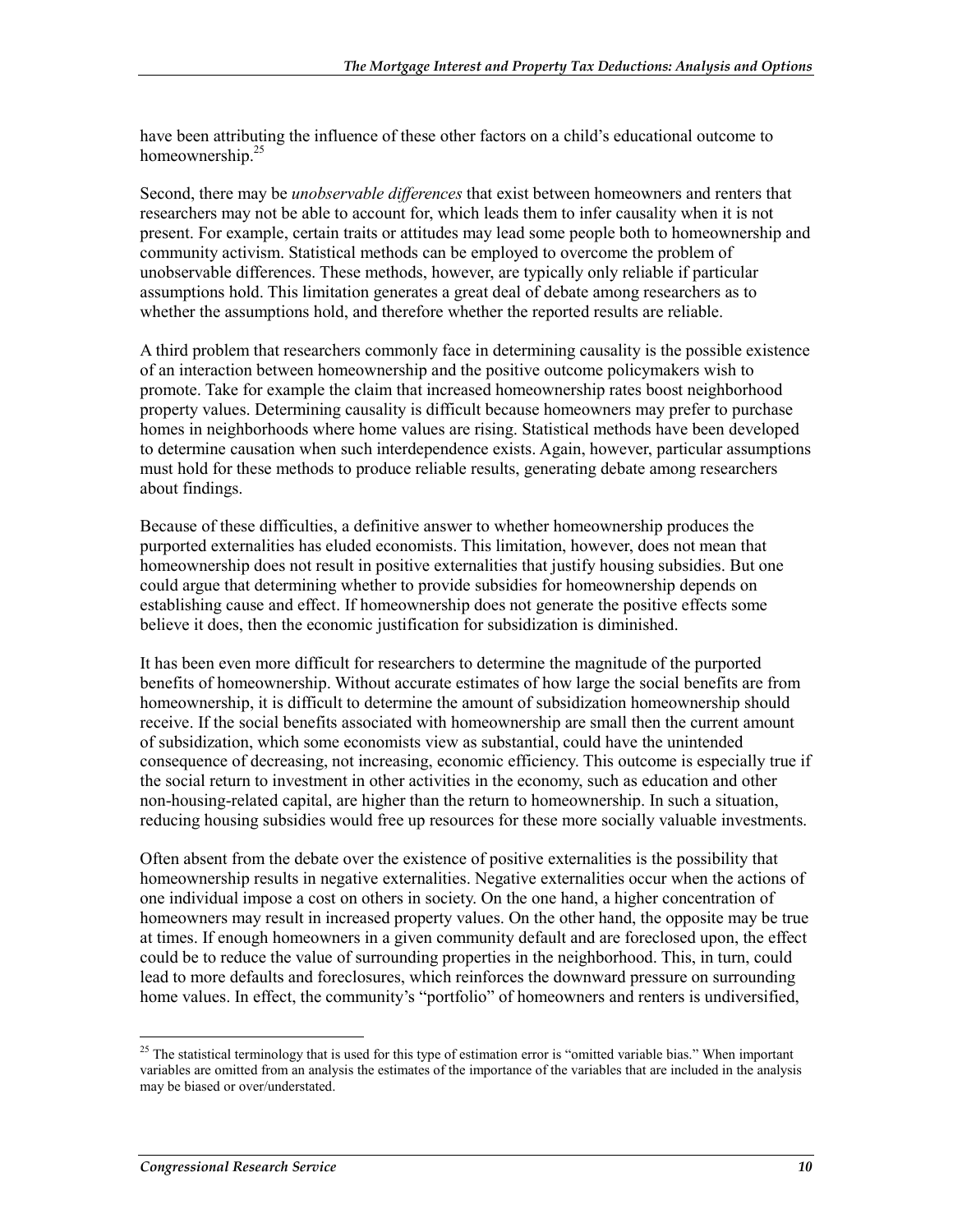so that a negative economic shock to a small group of homeowners can be transmitted to a larger group.

Homeownership may also result in less than desirable social and community involvement.<sup>26</sup> The same incentive that is believed to lead homeowners to make investments that raise surrounding property values—mainly homeowners' financial stake in their property—may also lead homeowners to push for local initiatives that exclude certain groups of people from their communities. Zoning restrictions, for example, may be supported by homeowners if it prevents the construction of low-income rental housing that they fear could impact their property values.

If the positive externalities outweigh the negative externalities, economic theory still suggests that subsidizing homeownership to generate socially desirable outcomes may not be the most efficient remedy. If landscaping, painting, and other exterior investments increase surrounding properties' values, it is not clear why subsidizing homeownership to generate this result is the ideal method. Theories of public finance and externalities suggest that a more efficient policy would be to subsidize the externality-generating activity directly. The government could offer a tax credit, deduction, or voucher for painting or landscaping one's house, for example. Renters and owners alike could then benefit from the incentive while producing the desired result—higher property values from more aesthetically pleasing neighborhoods. Directly subsidizing socially beneficial investment in one's home could also be more cost effective than indirect subsidization via homeownership incentives.

#### **Financial Benefits**

Some contend that homeownership promotes economic equality. Data reveal that homeowners on average earn higher incomes and have higher savings than renters.<sup>27</sup> In general, homeowners also have greater access to wealth via their home's equity which can be used to finance discretionary and emergency spending. In addition, homeowners may have greater access to credit to borrow for such things as a child's education, which can increase the child's income, and, in turn, increase his or her ability to become homeowners. Thus, because of these positive correlations, promoting ownership may be a tool used to achieve a more even distribution of income and wealth within and across generations.

Again, economists confront the issue of distinguishing causation from correlation. Does homeownership positively influence one's income and wealth, or is the relationship reversed, and higher income and wealthier households are more inclined to become homeowners? Likewise, there may be some intergenerational wealth transmission mechanism that homeownership helps facilitate, but it could also have something to do with the general ability of higher-income households to invest in their children. If this is the case, more effective investment in education may be a more economically efficient way to achieve an equitable distribution of wealth.

Homeownership is also often viewed as way to promote the accumulation of an individual nest egg. This argument has become more prominent over the past decade as personal saving rates in

<sup>&</sup>lt;sup>26</sup> See William Rohe, Shannon Van Zandt, and George McCarthy, "Social Benefits and Costs of Homeownership," in *Low-Income Homeownership*, ed. Nicolas P. Retsinas and Eric S. Belsky (Washington , DC: Brookings Institution Press, 2002), pp. 394-396.

<sup>&</sup>lt;sup>27</sup> See for example the American Housing Survey: http://content.knowledgeplex.org/kp2/img/cache/documents/ 1373.pdf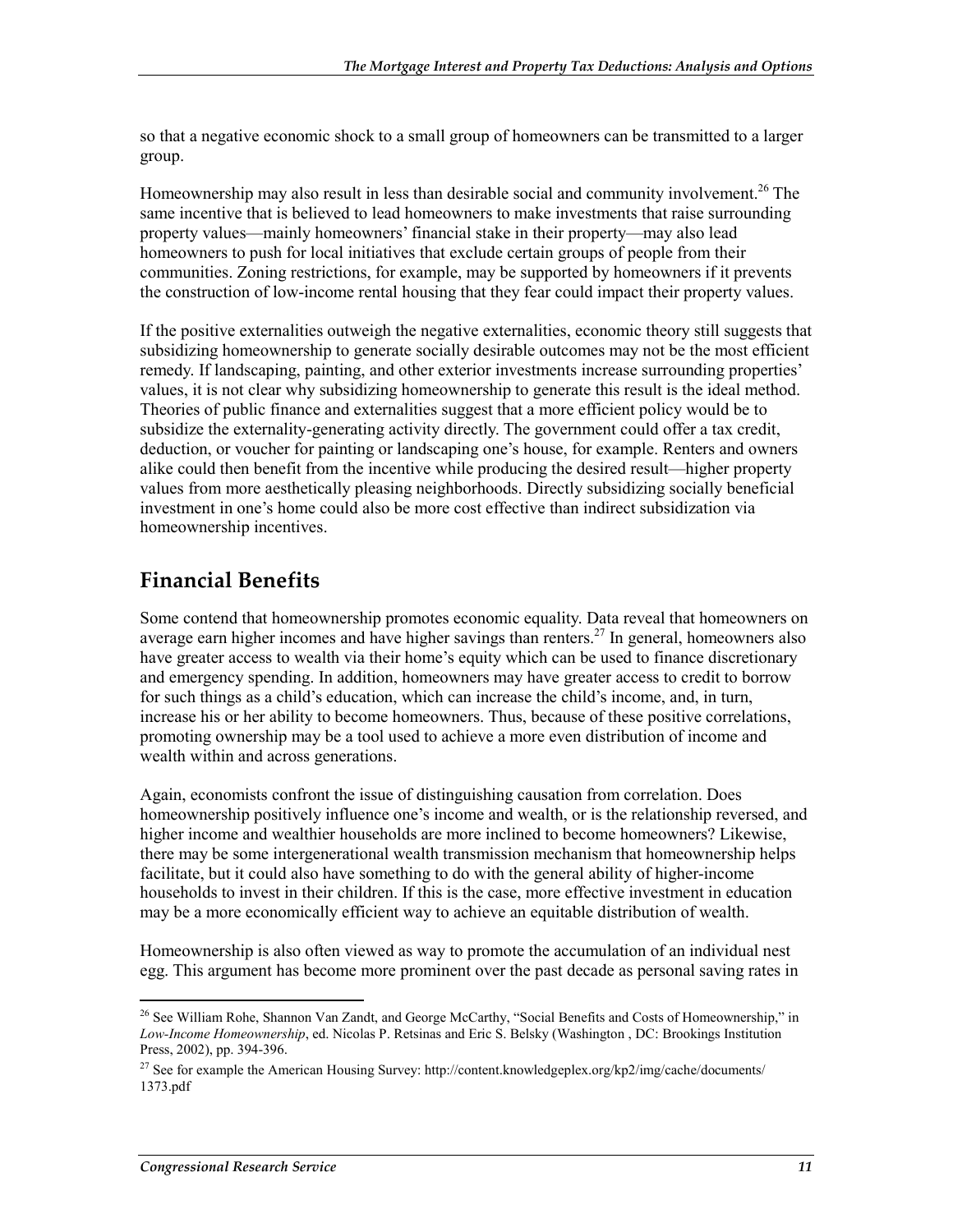the United States have decreased. As long as home prices are stable or increasing, a homeowner, as opposed to a renter, automatically builds his or her net wealth (equity) with each successive mortgage payment. Home equity can be used to make improvements to the house, finance college expenses, or be converted into income for retirement later in life, among other things.<sup>28</sup> Being a homeowner also allows individuals to build or improve their credit scores. As a result, a homeowner may have access to cheaper credit than a renter.

Encouraging homeownership as a means of saving carries with it certain risks that policy makers and potential homeowners may want to consider. First, it is not clear that the financial return to homeownership is as high or as predictable as some believe. When viewed as an investment vehicle, there appears to be differences across income groups and regional markets that should be taken into account with a home that are not present with other assets. For example, there is evidence that lower-income households are less likely than higher-income households to claim the mortgage interest and property tax deductions, are more likely to pay higher "sub-prime" mortgage rates, and spend less on maintaining their homes—all behaviors which should lower their return to homeownership.<sup>29</sup> At the same time, there is some evidence that homes in lowerincome markets may experience greater home appreciation relative to homes in the higherincome markets.<sup>30</sup> In addition, like all other investments, the financial return to homeownership depends on market conditions at the time the home is bought and sold and the expected return from alternative investments. Instead of purchasing a home, an individual could invest downpayment funds in financial instruments, such as stocks and bonds.

Second, policies that promote homeownership may result in households holding relatively undiversified portfolios. To minimize risk, households should hold a portfolio containing a wide range of assets. Returns should not be too closely related so that if some assets in the portfolio fall, others may rise. But a home is an inherently large and practically indivisible asset. In fact, for those who are homeowners, their house is typically the largest asset in their portfolio. Committing such a large fraction of one's portfolio can complicate diversification. Also complicating diversification is the combination of a home with an individual's other largest asset, his or her human capital, the return to which is labor income. The recent housing boom and bust showed that the return to housing and the labor income of some workers in certain industries or certain age groups may be closely related. Areas with high unemployment also suffered high foreclosure rates which had a downward reinforcing effect. Thus, from a portfolio perspective, homeownership may not be a financially prudent decision for all Americans.

Third, unlike most other assets in the typical household's portfolio, a home purchase is often financed using a substantial amount of debt. The use of mortgage debt to acquire a home increases the homeowner's exposure to fluctuations in home prices. Specifically, more mortgage debt causes greater changes in an owner's equity—the difference between a home's value and what is owed on the house—in response to a given price change. If prices fall enough, an individual can end up owing more on the house than it is worth—a scenario referred to as having negative equity, or being "underwater" on the mortgage. Selling a house also requires the owner

<sup>1</sup>  $^{28}$  The conversion of equity to income for retirement is often carried out using a "reverse mortgage." For more information, see CRS Report RL33843, *Reverse Mortgages: Background and Issues*, by Bruce E. Foote.

<sup>29</sup> Eric S. Belsky, Nicolas P. Retsinas, and Mark Duda, *The Financial Returns to Low-Income Homeownership*, Joint Center for Housing Studies of Harvard University, Cambridge, MA, September 2005, http://www.jchs.harvard.edu/ publications/finance/w05-9.pdf.

<sup>30</sup> See for example *Low-Income Homeownership: Examining the Unexamined Goal*, ed. Nicolas P. Retsinas and Eric S. Belsky (Brookings Institution Press, 2002), pp. 208-256.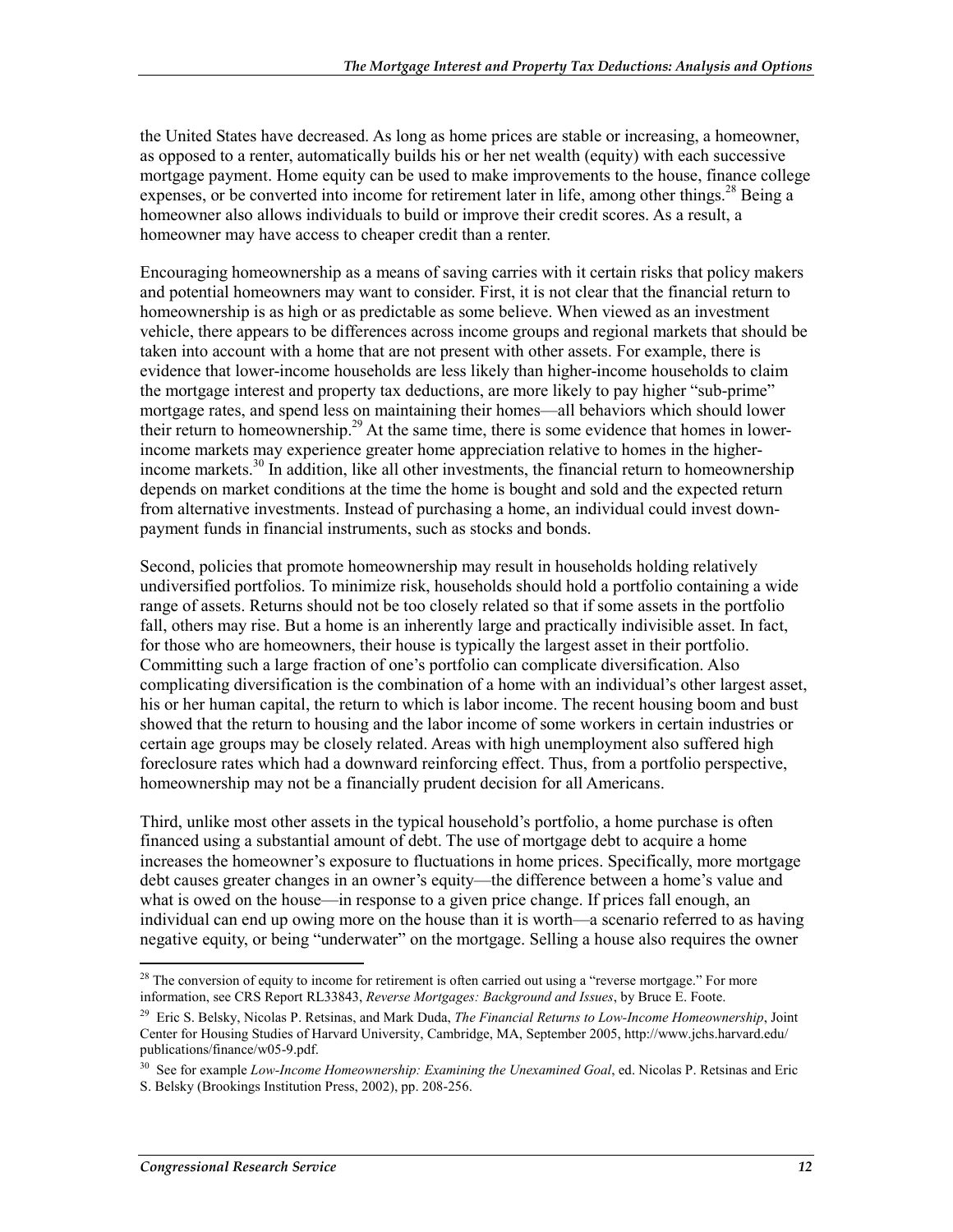to incur significant transaction costs, implying that a house is an "illiquid" asset, which further increases risk.

### **Psychological and Physical Health Benefits**

Some believe homeownership bestows certain benefits exclusively to individual homeowners, including improved psychological wellbeing. The pride associated with owning one's home could lead to higher levels of self-esteem and overall life satisfaction. Self-esteem and satisfaction could also be lifted by the pleasure one takes in maintaining and improving his or her property. Homeownership could also promote a sense of individual security, stability, and control leading to less stress than being a renter. As the current economic environment has made clear, however, homeownership can also produce the opposite feelings if it becomes a struggle to make mortgage payments.

In addition to the psychological benefits, some also point to the possible physical health benefits associated with homeownership.<sup>31</sup> Homeownership may provide higher-quality living conditions which lead owners to be, in general, physically healthier than renters. Homeownership may also allow households to better cope with unforeseen health events by drawing on equity in the home and thus affecting the outcome of certain illnesses.

Researchers studying the psychological and health benefits of homeownership have encountered the same problems as those studying homeownership externalities—primarily, distinguishing causation from correlation.32 Some economists have also noted that if these benefits of homeownership accrue to the individual and not to society, then widespread homeownership subsidy programs may be unwarranted. Economic theory generally predicts that when only private benefits exist (i.e., there are no externalities), the market will tend to allocate resources most efficiently. At the same time, one could argue that individual health and well-being are fundamental features of a prosperous society, and if owning a home contributes to one's health, society should subsidize homeownership.

# **Economic Analysis of Current Tax Benefits for Homeowners**

While some policy makers may or may not want to promote homeownership based on the reasons just discussed, a separate issue that arises is—what are the effects of the mortgage interest deduction and property tax deduction? In particular, do these two tax provisions actually increase homeownership as some argue? How do they affect other dimensions of homeownership, such as the quality and size of homes taxpayers purchase? And how does subsidizing owner-occupied

<sup>1</sup> <sup>31</sup> See William Rohe, Shannon Van Zandt, and George McCarthy, "Social Benefits and Costs of Homeownership," in *Low-Income Homeownership*, ed. Nicolas P. Retsinas and Eric S. Belsky (Washington , DC: Brookings Institution Press, 2002), pp. 388-390, and National Association of Realtors, *Social Benefits of Homeownership and Stable Housing*, August 2010, http://www.realtor.org/Research.nsf/files/

<sup>05%20</sup>Social%20Benefits%20of%20Stable%20Housing.pdf/\$FILE/

<sup>05%20</sup>Social%20Benefits%20of%20Stable%20Housing.pdf.

<sup>&</sup>lt;sup>32</sup> Peter H. Rossi and Eleanor Weber, "The Social Benefits of Homeownerships: Empirical Evidence from National Surveyrs," *Housing Policy Debate*, vol. 7, no. 1 (1996), pp. 1-35.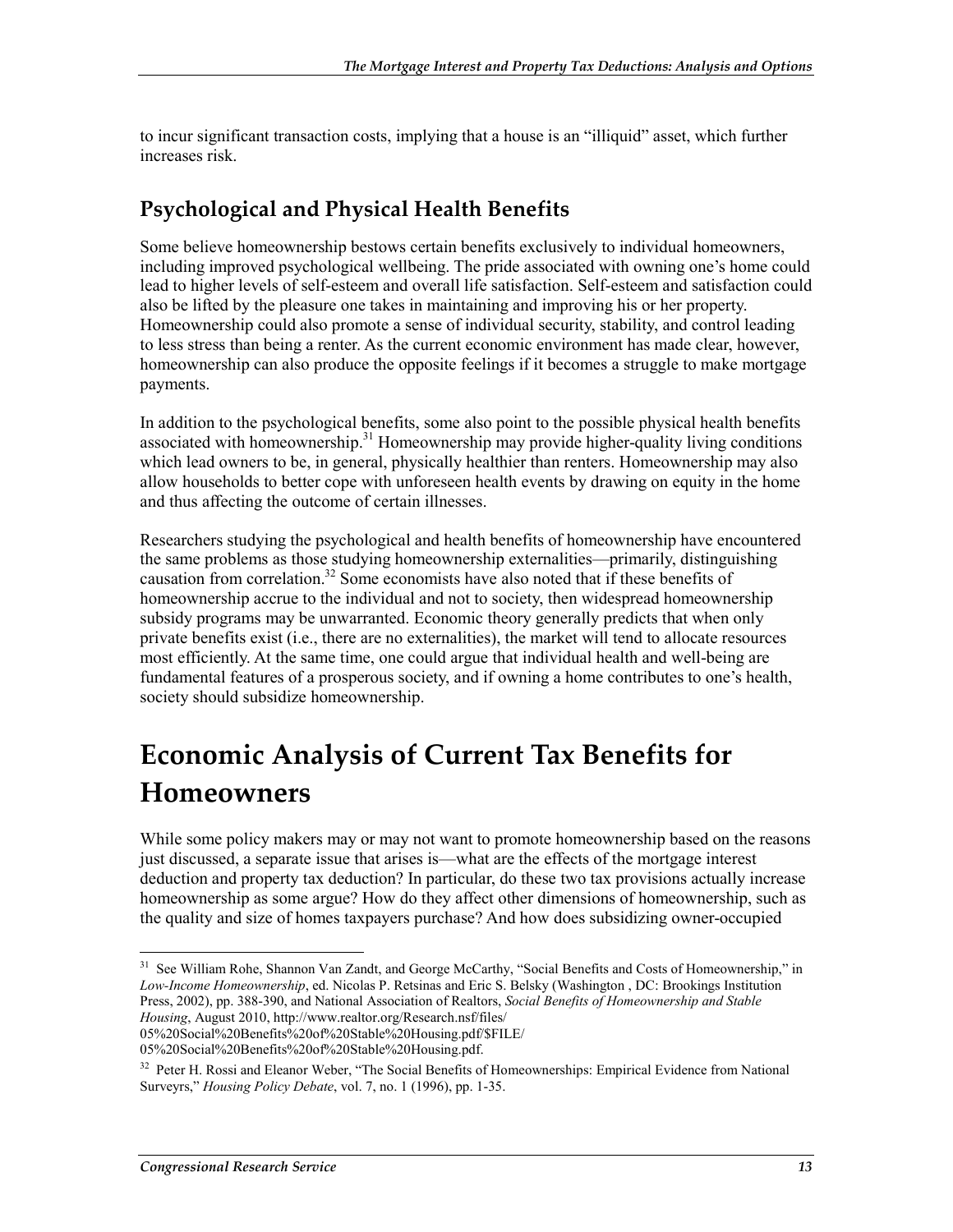housing affect the performance of the overall economy? This section analyzes these questions in turn.

#### **Effect on Homeownership**

In order to have an effect on the homeownership rate, tax incentives must address the barriers that households on the verge of homeownership face. Economists have identified the high transaction costs associated with a home purchase—mostly resulting from the down payment requirement, but also closing costs—as the primary barrier to homeownership.<sup>33</sup> Household income has also been found to influence the home-buying decision, although its effect on the decision to become a homeowner is smaller than the ability to finance a down payment. This finding is likely because those seriously considering making the transition from renter to owner already have sufficient income to rent.

The effects of the mortgage interest deduction and property tax deduction on the homeownership rate are likely to be small because they are not well targeted toward lowering the down payment barrier. While the deductions lower the annual cost of homeownership, they do not provide any upfront benefit that can assist in completing a home purchase. Instead the deductions enable homeowners to have a greater after-tax income than they otherwise would. This may have an important effect on another aspect of homeownership—the size of home taxpayers purchase, or housing consumption. The next section elaborates on this issue.

The deductions' effect on homeownership is also limited because the deductions are not well targeted toward the group of potential homebuyers most in need of assistance—lower-income households, which includes younger potential first-time buyers. The mortgage interest deduction and property tax deduction are not well targeted toward this group because homeowners must itemize their tax return to benefit, but lower-income households itemize their tax returns at a very low rate. Thus, very few lower-income households benefit from the mortgage interest deduction or property tax deduction.

The academic community has debated the virtues of the mortgage interest deduction as a tool for promoting homeownership for some time. In the early 1980s two economics professors, Harvey Rosen and Kenneth Rosen, presented research that suggested that when taken together, the mortgage interest deduction, the deduction of property taxes, and the exclusion of imputed rental income explained one-fourth of the increase in the post-World War II homeownership rate.<sup>34</sup> Their results suggest that if these three tax benefits were repealed, the homeownership rate in this country would fall about four percentage points. In the long term, the effect on the homeownership rate would depend on interaction between the supply and demand for rental housing and the supply and demand for owner-occupied housing.

<sup>33</sup> See for example, Peter D. Linneman and Susan M. Wachter, "The Impacts of Borrowing Constraints," *Journal of the American Real Estate and Urban Economics Association*, vol. 17, no. 4 (Winter 1989), pp. 389-402; Donald R. Haurin, Patrick H. Hendershott, and Susan M. Wachter, "Borrowing Constraints and the Tenure Choice of Young Households," *Journal of Housing Research*, vol. 8, no. 2 (1997), pp. 137-154; and Mathew Chambers, Carlos Garriga, and Donald Schlagenhauf, "Accounting for Changes in the Homeownership Rate," *International Economic Review*, vol. 50, no. 3 (August 2009), pp. 677-726.

<sup>34</sup> Harvey S. Rosen and Kenneth T. Rosen, "Federal Taxes and Homeownership: Evidence from Time Series," *The Journal of Political Economy*, vol. 88, no. 1 (February 1980), pp. 59-75.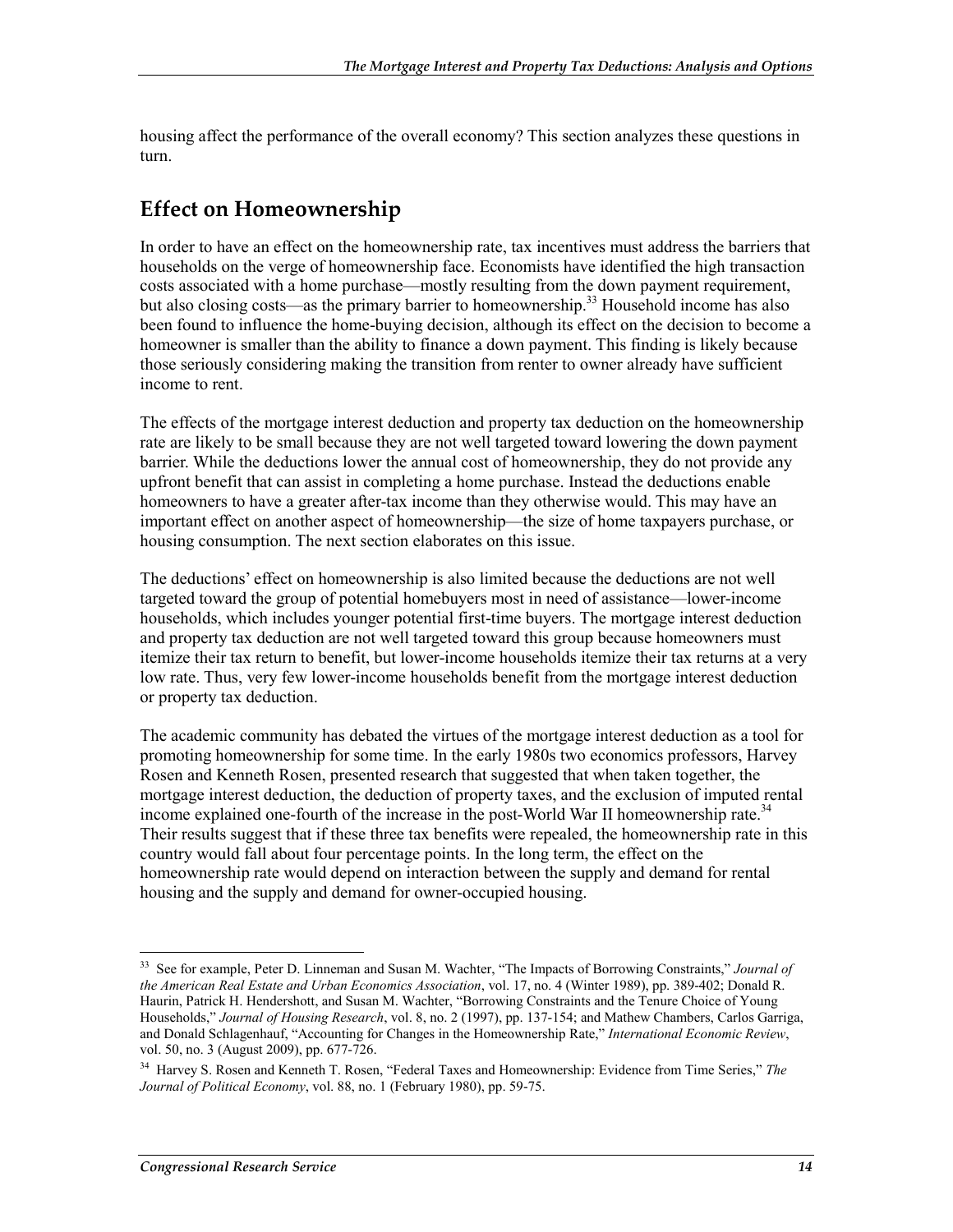There are at least two problems with the researchers' approach. First, their results do not separate out the effect of each individual tax benefit, so it is not possible to determine, for instance, what would be the effect of only repealing the mortgage interest deduction, or only the property tax deduction. Second, and arguably more important, the model employed does not allow for changes in the rental market following the repeal of the tax benefits. As a result, their model may be overestimating the effect of repealing the tax benefits since in their model a lower homeownership rate would imply more renters. But in the short term, more renters would increase rental rates, providing an offsetting disincentive to become a renter. Over time increased rental rates would encourage the development of more rental housing, which should lower the cost of renting. The long-term effects of repeal may be uncertain.

Economists Edward Glaeser and Jesse Shapiro have compiled research that partially refutes the findings of Rosen and Rosen. Glaeser and Shapiro undertook an empirical investigation concerning the effect of the mortgage interest deduction on the homeownership rate.<sup>35</sup> The pair looked first at the relationship between inflation and the homeownership rate. The value of the mortgage interest deduction is positively related to inflation—when inflation is high, the value of the deduction correspondingly increases. Thus, if the mortgage interest deduction affects the homeownership rate, one should see homeownership change as inflation changes. But the inflation rate fluctuated considerably between 1965 and 2000 while the homeownership rate was relatively stable. Next the authors looked at the relationship between the itemization rate and the homeownership rate. If the mortgage interest deduction influences home buying, changes to the itemization rate should also result in changes in the homeownership rate. Again, no such relationship was found. Glaeser and Shapiro conclude,

… the home mortgage interest deduction is really not a pro-homeownership policy in any meaningful sense. It subsidizes housing consumption, but its impact on the homeownership rate appears to be minimal.

More recently, economists Matthew Chambers, Carlos Garriga, and Don Schlagenhauf examined the factors that best explain the increase in homeownership over the last decade. In a series of papers the authors present both empirical and theoretical evidence that suggests that the most influential factor was innovation in the mortgage markets, not tax policy. Mortgage market innovations reduced—sometimes to zero—the down payment requirement for constrained households, allowing more households to purchase a home. Tax policy, however, may have interacted with some of the innovative financial products to increase the attractiveness of using them—for example, the ability to deduct mortgage interest may have led some households to rely on interest-only mortgage products.<sup>36</sup>

<sup>1</sup> 35 Edward Glaeser and Jesse Sharpiro, "The Benefits of the Home Mortgage Interest Deduction," *Tax Policy and the Economy*, vol. 17 (2003), pp. 37-82.

<sup>&</sup>lt;sup>36</sup> See Matthew Chambers, Carlos Garriga, and Don Schlagenhauf, "The Loan Structure and Housing Tenure Decisions in an Equilibrium Model of Mortgage Choice," *Review of Economic Dynamics*, vol. 12, no. 3 (July 2009), pp. 444-468; Matthew Chambers, Carlos Garriga, and Don Schlagenhauf, "Accounting for Changes in the Homeownership Rate," *International Economic Review*, vol. 50, no. 3 (August 2009), pp. 677-726; Matthew Chambers, Carlos Garriga, and Don Schlagenhauf, "Mortgage Innovation, Mortgage Choice, and Housing Decisions," *Federal Reserve Bank of St. Louis Review*, vol. 90, no. 6 (November/December 2008), pp. 585-608. In addition, see Carlos Garriga, William Gavin, and Don Schlagenhauf, "Recent Trends in Homeownership," *Federal Reserve Bank of St. Louis Review*, vol. 88, no. 5 (September/October 2006), pp. 397-411.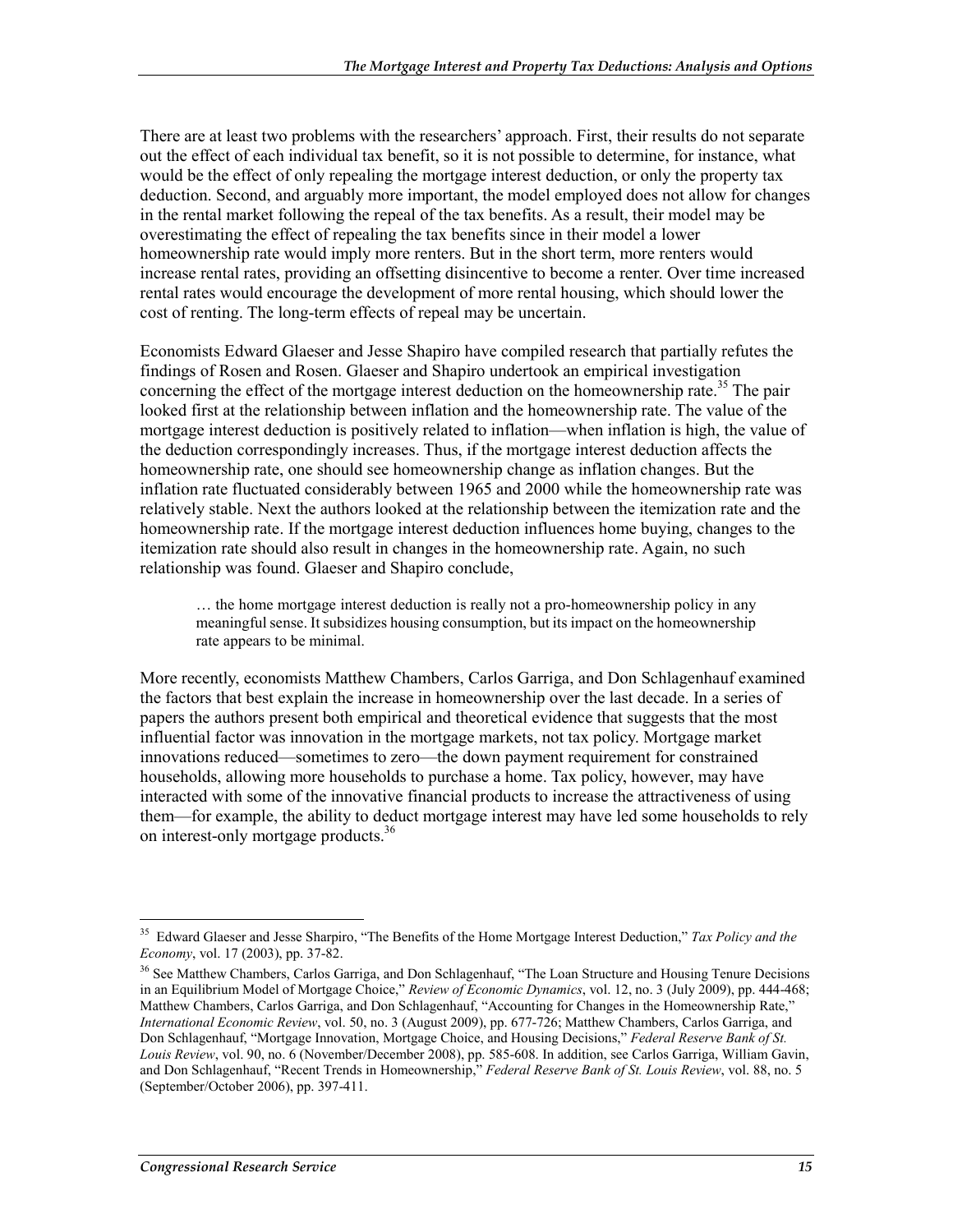### **Effect on Housing Consumption**

Some economists have argued that the mortgage interest deduction and property tax deduction exert a non-trivial influence on the size of homes that taxpayers purchase. As was discussed above, the main factor that prevents renters from transitioning to homeownership is the downpayment barrier. But tax benefits—particularly the mortgage interest deduction and property tax deduction—increase the after-tax income of those households that are able to take advantage of them. And because the value of these benefits increase with taxpayer income and mortgage size, it is argued that they tend to encourage larger home purchases among higher-income households. In essence, they lower the effective annual price of homeownership. Individuals tend to consume more of a good or service when its price falls.

The mortgage interest and property tax deductions could be capitalized into home prices, which would limit their effect on housing consumption. Because the deductions increase the after-tax income of homeowners, they may lead to home prices being bid-up higher than they otherwise would be. In theory, the disincentive provided by higher prices to purchase more home could be such that it exactly offsets the incentive provided by the deductions. In this case, there would be no effect on housing consumption.

If tax policy does affect home size, it may also affect land use, energy use, and transportation. Larger homes generally require more land on which to be built, which, in densely populated areas, is typically found the furthest away from employment opportunities. The increased commuting distance may lead to greater carbon emissions. Traffic congestion may also increase if the transportation infrastructure is not enhanced to support the transition outward. And if taxpayers are building homes larger than they would otherwise, energy use may also increase as larger homes generally require more energy to heat and cool.

The mortgage interest deduction may have exerted a larger effect on housing consumption during the recent housing boom than it historically has. Some homebuyers used mortgage products that required very low or interest-only payments, such as an interest-only adjustable rate mortgage (ARM). When home prices are rising and interest rates are low, these products can be attractive because the homeowner can refinance into a more traditional mortgage before the interest-only period is over. They are also attractive because the whole interest payment can be deducted due to the mortgage interest deduction, which frees up income for a larger mortgage payment. Of course, as is clear now, home prices do not always rise. Some of these borrowers were unable to refinance because prices fell to the point that their home was worth less than what they owed in mortgage debt.

#### **Long-Term and Short-Term Effects**

The mortgage interest deduction and property tax deduction can improve the long-term performance of the U.S. economy if the tax preferences promote homeownership, and if homeownership produces positive externalities or if other market failures exist. When externalities or market failures do exist, the free-market outcome will result in capital and labor being employed in sectors of economy where they generate relatively low returns compared to housing. Economic output and well-being will be below its potential. Providing preferential tax treatment for homeowners can improve the long-run performance of the economy by encouraging capital and labor to flow to the higher return producing housing sector.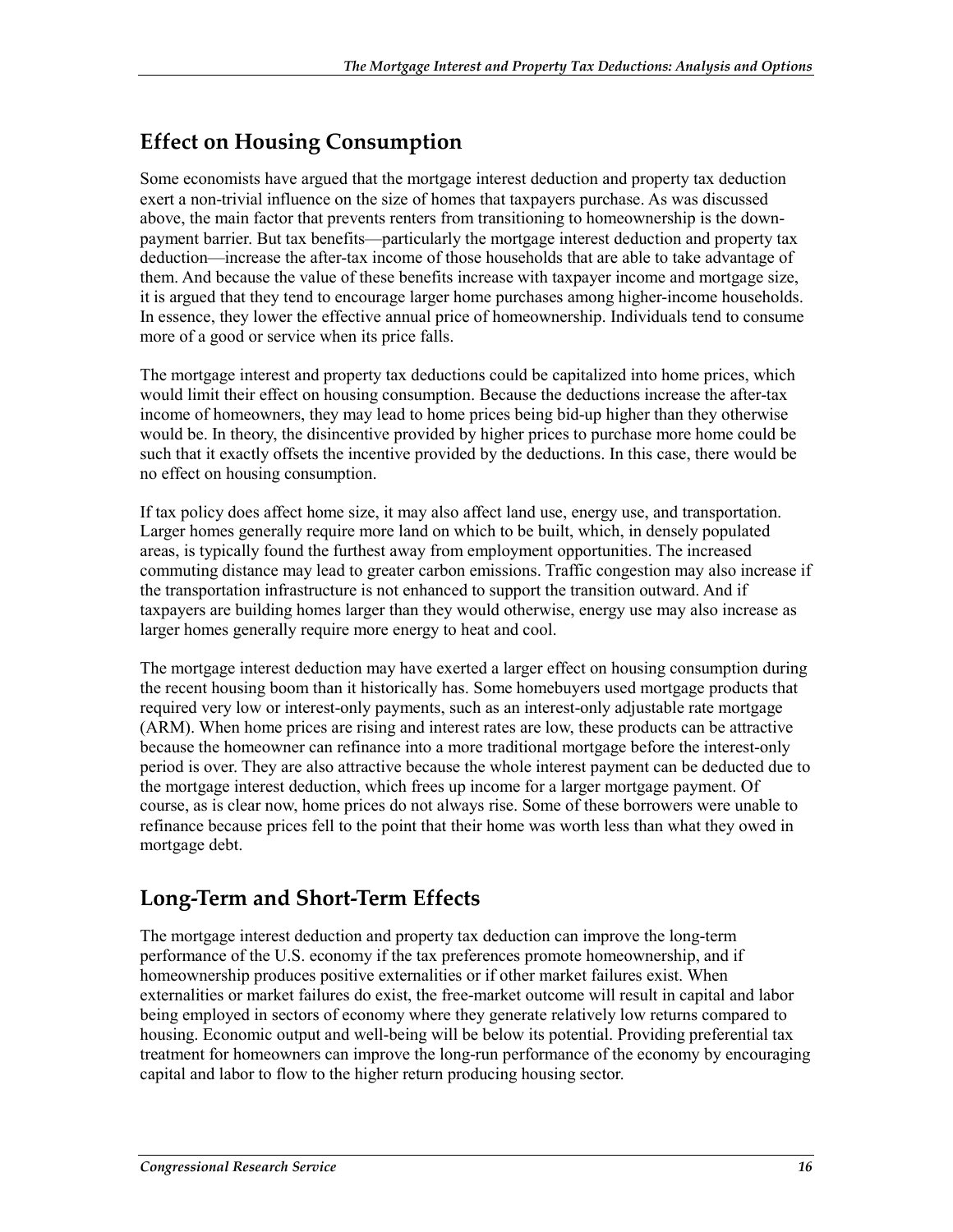It is also true that providing homeowners with preferential tax treatment can also harm the longrun performance of the U.S. economy. If there are no externalities or market failures associated with homeownership, then providing preferential tax treatment to homeowners causes capital and labor to be diverted away from more productive employment in the non-housing sectors of the economy. The same result occurs if homeownership produces externalities, but the level of subsidization is greater than the external benefits produced. Although homeownership is often claimed to generate positive externalities, such benefits have not generally been measured; nor is there reason to believe that they justify such significant subsidies. Reducing the amount of tax preferences available to homeowners could also improve the long-run budgetary situation of the United States as federal tax revenues would increase, implying less reliance on deficits to finance spending.

Housing tax policy can also exert an influence on the economy in the short term. Most economists agree that a combination of mortgage market innovations, loose lending standards, and low interest rates were the primary drivers of the run-up in home prices over the last decade. But housing tax policy may have reinforced these factors, making the economic expansion and subsequent contraction more acute than it otherwise would have been. The ability to deduct the interest on exotic mortgage products may have reinforced these products' influence on expensive home purchases. The ability to deduct interest on home equity loans may have reinforced the ability to withdraw equity to increase housing-related and non-housing-related consumption. More homeowners and larger home purchases required increasing levels of capital and labor from other areas of the economy. In 2005, *The Economist* estimated that "over two-fifths of all privatesector jobs created since 2001 have been in housing-related sectors, such as construction, real estate, and mortgage brokering."<sup>37</sup>

Attempting to encourage homeownership may also have the adverse consequence of slowing the economy's recover when it does fall into a recession. Most economic recoveries are characterized by an elevated unemployment rate. The more quickly workers can transition from the weaker sectors of the economy to the stronger sectors, the more quickly the economy can recover. Homeownership can slow this transition because it reduces the ability of workers to move. For example, an unemployed auto worker in Michigan may have to first sell his or her house to accept a job somewhere else in the country. This may be infeasible if the worker is unable or unwilling to sell his or her home. A renter, however, would at most be required to pay the remaining rent on their lease before moving and could therefore be expected to transition to another form of employment or location more quickly than a homeowner.

#### **Compulsory Tax Relief**

As mentioned previously, a major rationale for providing the deduction for state and local property taxes is that such payments are compulsory and thus should be deducted when determining a taxpayer's ability to pay the federal income tax. In actuality, whether or not compulsory taxes should be deductible depends on what the taxpayer receives in exchange. If a taxpayer receives a benefit in exchange for paying local property taxes, deductibility may not be justified. Consider a homeowner who pays a private company for trash collection services every year. This homeowner would not be permitted to deduct such payment for tax purposes because the payments were to a private company in exchange for a benefit. But if the taxpayer's locality

<sup>&</sup>lt;u>.</u> 37 "The Global Housing Boom," *The Economist*, June 18, 2005, p. 66.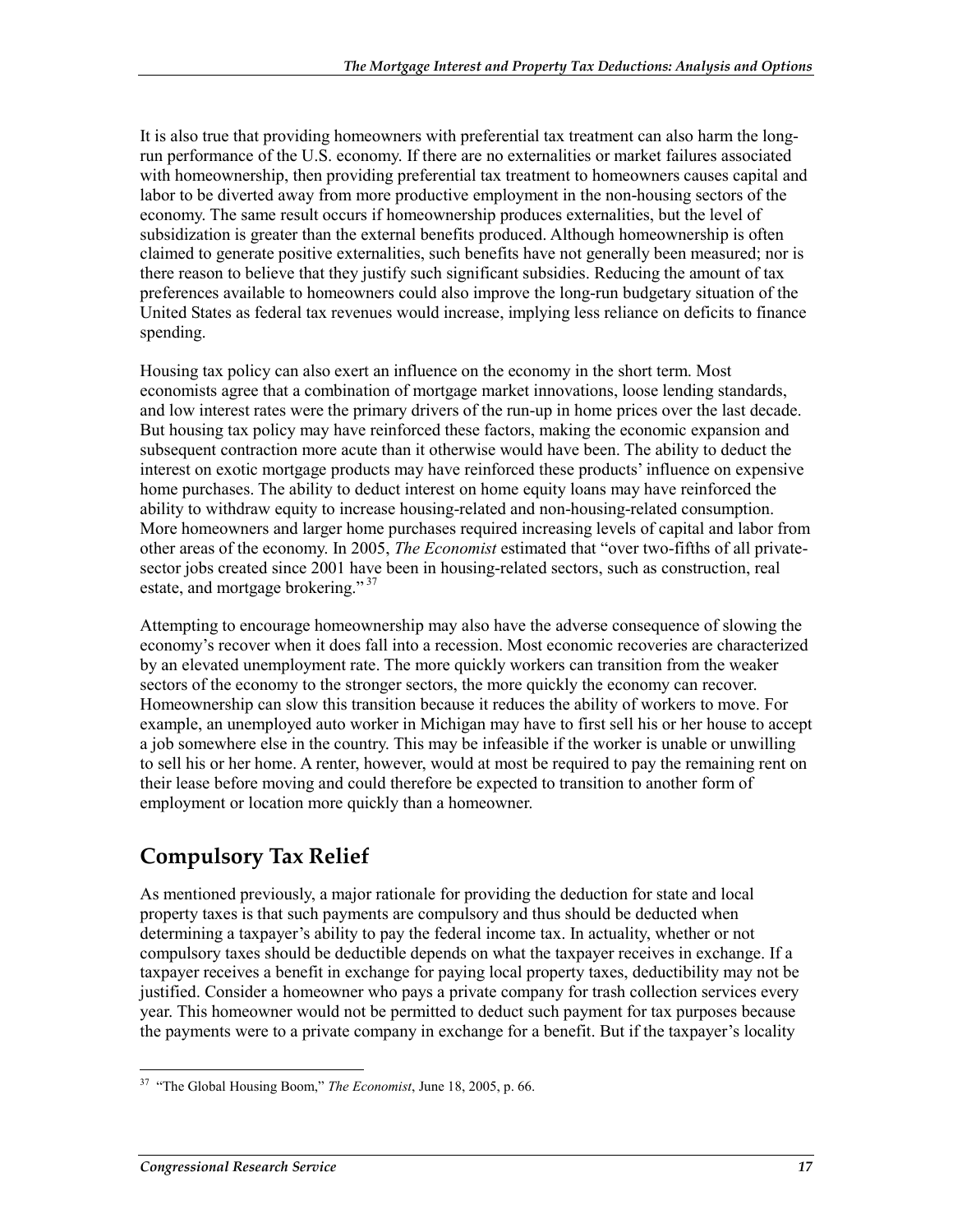handled trash collection in exchange for property taxes, the homeowner would be permitted to deduct the taxes. Both homeowners are paying for trash collection, but one homeowner is better off simply because the service was provided by the local government. Therefore, one could argue that when property taxes are used to finance government services, the property tax deduction is not justified.

It could still be argued that property taxes should be deductible even if a taxpayer receives a service because it is the local government, and not the taxpayer, that determines which services are provided. Thus, a taxpayer could be paying property taxes in exchange for services that he or she does not value at all—a childless homeowner who pays taxes in exchange for a public school system may be an example. Taxpayers, however, can still "vote with their feet" and choose a locality and state that provides services that are more consistent with their preferences. In reality, even when homeowners can vote with their feet they probably receive a mix of services that they do and do not desire in exchange for paying property taxes. Therefore, it may still be justified to provide at least a partial deduction for property taxes.

### **Debt- and Equity-Financing Neutrality**

One justification that has been offered for the mortgage interest deduction is that it promotes neutrality between homeowners who rely primarily on debt financing (borrowing) and homeowners who rely primarily on equity financing (one's own financial assets). Without the mortgage interest deduction, equity financing would be tax preferred. Since those who have enough assets to rely more on equity financing tend to earn higher income, the mortgage interest deduction promotes financing neutrality among homeowners of different income levels.<sup>38</sup> Because equity would be tax preferred, absent the mortgage interest deduction, it could be expected that borrowers would tend to finance more of their home purchases with larger down payments (equity contributions).

In light of the recent housing boom and subsequent bust, it could be argued that debt/equity neutrality is not necessarily a desired policy objective. Debt financing—also known as leveraging—increases a homeowner's exposure to home price fluctuations. When a taxpayer is highly leveraged, a relatively small decrease in home price can lead to owing more on his or her house then the house is worth. This can cause problems should the taxpayer need to move or sell their house unexpectedly. As was previously discussed, increased leveraging can also lead to costs being imposed on surrounding property owners if it increases the risk of foreclosure, which can negatively impact the value of neighboring homes. To the extent that this negative externality exists, economic theory suggests that debt/equity neutrality may be suboptimal.

<sup>1</sup> <sup>38</sup> To understand how the mortgage interest deduction promotes neutrality between debt and equity financing, consider the cost of each option. The cost of equity financing is the after-tax return that could be earned if the taxpayer invested the funds elsewhere (stocks, bonds, etc.). The cost of debt financing is the after-tax interest that the homeowner must pay on his or her mortgage. For example, if a taxpayer chooses to withdraw \$250,000 from an investment account to purchase a home, the cost of this option is the forgone investment earnings after taxes. Assuming a 6% return on the investment account and a marginal tax rate of 28%, the annual pre-tax earnings would have been \$15,000 (6% multiplied by \$250,000), which would have yielded a return of \$10,800 (\$15,000 minus \$4,200 in taxes) after taxes. Alternatively, if the taxpayer finances the purchase by borrowing \$250,000 at an interest rate of 6% they would pay \$15,000 in interest before taxes. Assuming a marginal tax rate of 28% the after-tax interest cost would be \$10,800 (\$15,000 minus \$4,200 in tax deductions). Thus, the two financing options are neutral with respect to taxation.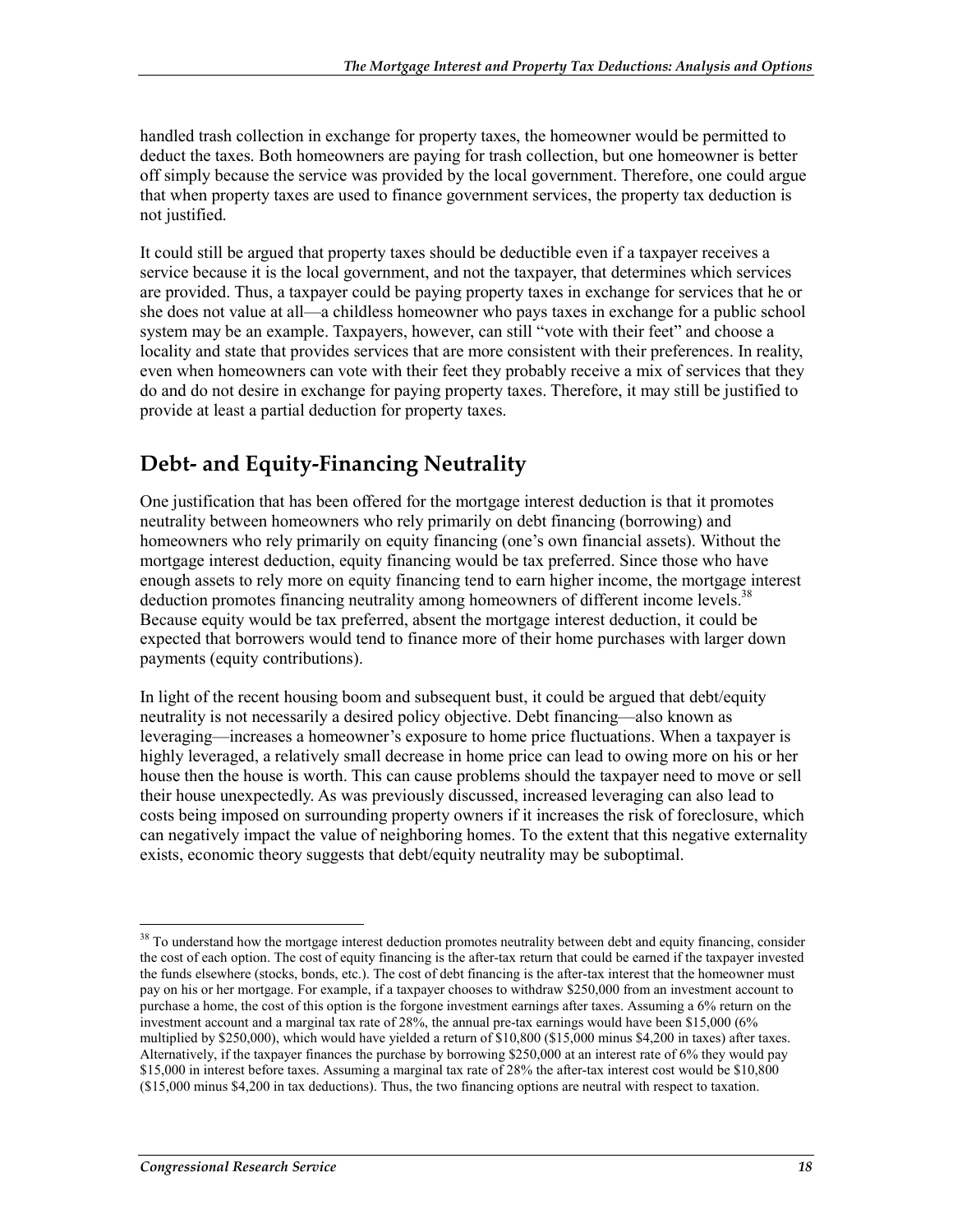# **Potential Options for Change**

If Congress chooses to do so, there are a number of options at its disposal for changing the mortgage interest deduction and the state and local property tax deduction. This section discusses several of these options. Actual implementation of any of the options presented here would require careful consideration about how specifically to modify the parameters of the tax benefit(s) of interest. It appears that the two options that have generally received the most attention so far are converting the mortgage interest deduction into a credit, and limiting the deductibility of state and local property taxes. The list of options presented here is by no means exhaustive.

#### **Eliminate the Deductions**

One possible option would be to eliminate the mortgage interest and property tax deductions. Elimination of the deductions could be justified as a second-best policy alternative to taxing net imputed rental income. It was discussed earlier in this report that net imputed rental income is currently excluded from taxation. This is due in part to limited acceptance by non-economists of the idea that owning a home provides owners with implicit income that should be taxed, and in part to the practical difficulty of taxing such income. Little is known, for example, about the probable rental value of individual owner-occupied homes and available data on rental rates is of limited use because of the differences in size and quality of rental units as compared to owneroccupied properties.<sup>39</sup>

The impact on the economy and housing market would depend on how quickly the elimination of the deductions were phased in. Sudden elimination of the deductions could cause home purchases to decrease, leading to a decrease in home prices. The decrease in home prices would be more severe if the deductions are capitalized to some degree into current home prices. The decrease in home prices would impose capital losses on current owners and perhaps produce a lock-in effect—current homeowners could be reluctant to sell at a loss. In addition, the decrease in home prices could lead to a reduction in new home construction, a reduction in homeowner wealth, and the possibility of higher defaults since some homeowners could find themselves underwater on their mortgages. These three events could lead to the broader economy being negatively impacted in the short term.

If elimination of the deductions were gradually phased in over time it could help mitigate the negative consequences for the economy and housing market. Researchers Steven Bourassa and William Grigsby propose eliminating the deductions over a 15- to 20-year period with a fixed date after which the deductions would no longer be available.<sup>40</sup> For example, if January 1, 2034, were chosen as the cut-off date, taxpayers who buy a home in 2014 could claim the deductions for 20 years, buyers in 2015 could claim the deduction for 19 years, and so on. Bourassa and Grigsby postulate that there would be no effect on home demand or prices, although no modeling is done to complement their proposal. It is possible that gradually eliminating the deductions

<sup>1</sup> <sup>39</sup> The government does compute the imputed rental value of owner-occupied housing when calculating gross domestic product (GDP). GDP is a measure of all income earned in an economy in a given year. As a result, individual estimates of imputed rental income for purposes of GDP likely do not need to be as precise as would be required for tax purposes since errors in the estimation of individual imputed rental values likely aggregate out.

<sup>40</sup> Steven C. Bourassa and William G. Grigsby, "Income Tax Concessions for Owner-Occupied," *Housing Policy Debate*, vol. 11, no. 3 (2000), pp. 521-546.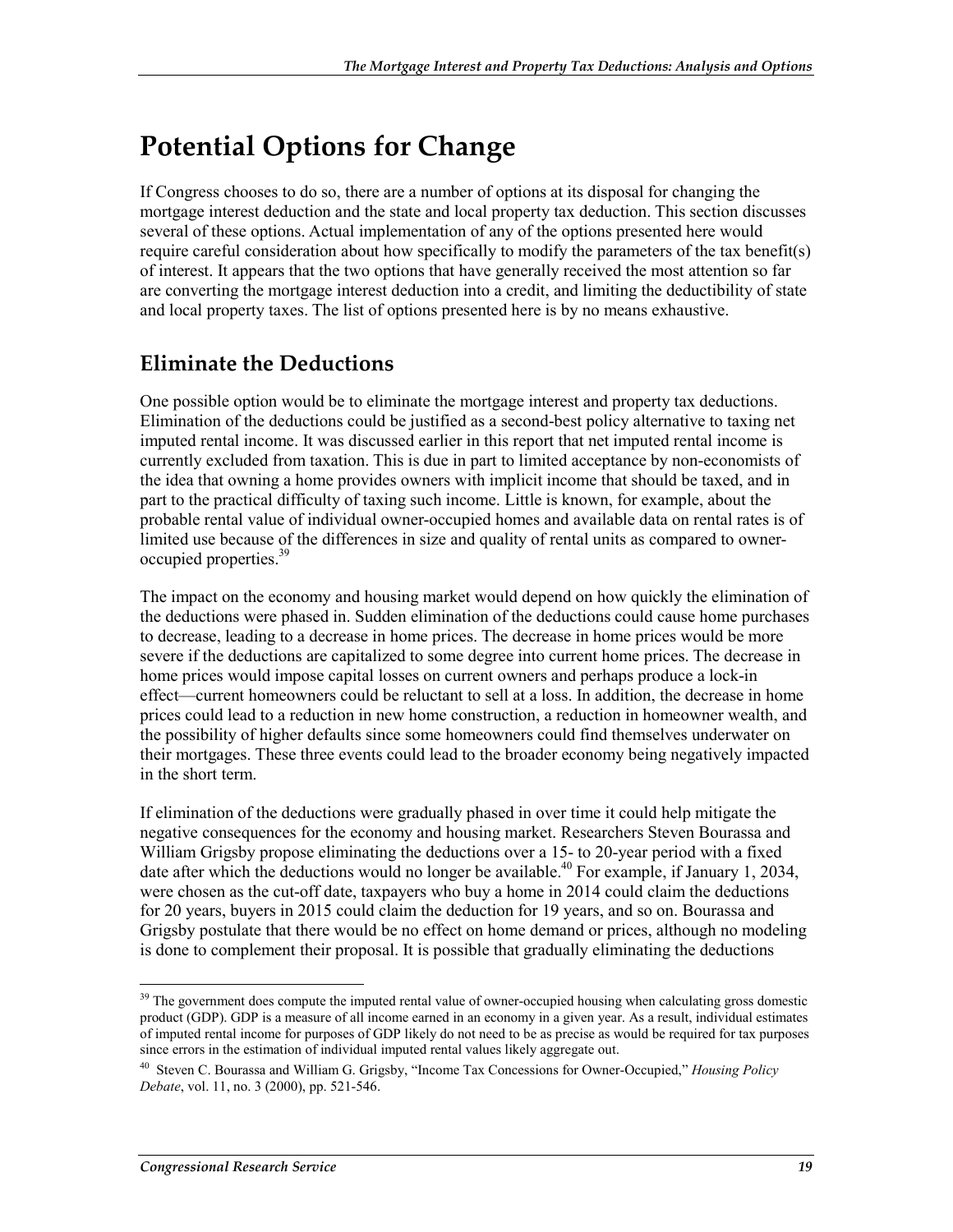could simply delay the negative short-term consequences for the economy and housing market. This could happen if households do not anticipate the full effects of the deductions' elimination until closer to the chosen cut-off date.

A net improvement in the long-term performance of the economy relative to today could be expected from elimination of the mortgage interest and property tax deduction if the deductions lead to distortions in the economy. A reduction in economic distortions would result in capital and labor being directed to more productive employment in the non-housing sectors of the economy. The resulting increase in federal revenue from the elimination of the deductions could also improve the long-term budgetary situation of the United States as federal tax revenues would increase, implying less reliance on deficits to finance spending. A ballpark estimate of the expected increase in federal revenue from eliminating these two deductions is equal to what these benefits currently cost the government—\$108.8 billion annually.

#### **Limit the Deductions**

If the policy objective of Congress is to promote homeownership through the tax code, and Congress believes the mortgage interest and property tax deductions increase homeownership, then limiting the deductions to more effectively target the benefits is an option. Currently, the mortgage interest deduction may be claimed on interest paid on up to \$1 million of mortgage debt that finances a primary or secondary residence, interest paid on up to \$100,000 of home equity debt (which may be used to finance spending unrelated to the home), and is available every year the mortgage is in repayment. State and local property taxes are also fully deductible. It could be argued that the deductions provide a tax benefit to a large number of taxpayers that would become homeowners regardless if they existed or not.

The mortgage interest deduction could be limited to interest paid on a mortgage amount that more closely resembles that of a first-time homebuyer. The Congressional Budget Office (CBO) has estimated the cost of gradually reducing the maximum mortgage amount on which interest can be deducted from \$1.1 million to  $$500,000$ <sup>41</sup> The CBO proposal would not take effect until 2013 and would decrease the maximum mortgage amount by \$100,000 annually until it reached \$500,000. The CBO estimates this option would raise a total of \$41.4 billion between enactment  $(2013)$  and  $2019<sup>42</sup>$ 

Similarly, House Ways and Means Committee Chairman Dave Camp recently released a comprehensive tax reform draft that proposes limiting the size of mortgages eligible for the deduction. The proposal would reduce the eligible mortgage amount to \$500,000 over a four-year period beginning in 2015. Interest on home equity debt incurred after 2014 would no longer be deductible. To lessen the impact on the housing market, the new limitations would only apply to new mortgage debt. Furthermore, the proposal includes a grandfather provision for refinanced debt if the original mortgage debt is incurred prior to the mortgage limits being reduced. Because of the comprehensive nature of Chairman Camp's proposal, the JCT grouped the revenue estimates for this proposal along with a number of other changes to itemized deductions.

<sup>&</sup>lt;sup>41</sup> The mortgage interest deduction may be claimed on interest paid on up to \$1 million of mortgage debt that finances a primary or secondary residence and interest paid on up to \$100,000 of home equity debt.

<sup>42</sup> Congressional Budget Office, *Budget Options Volume 2*, August 2009, p. 189, http://www.cbo.gov/ftpdocs/102xx/ doc10294/08-06-BudgetOptions.pdf.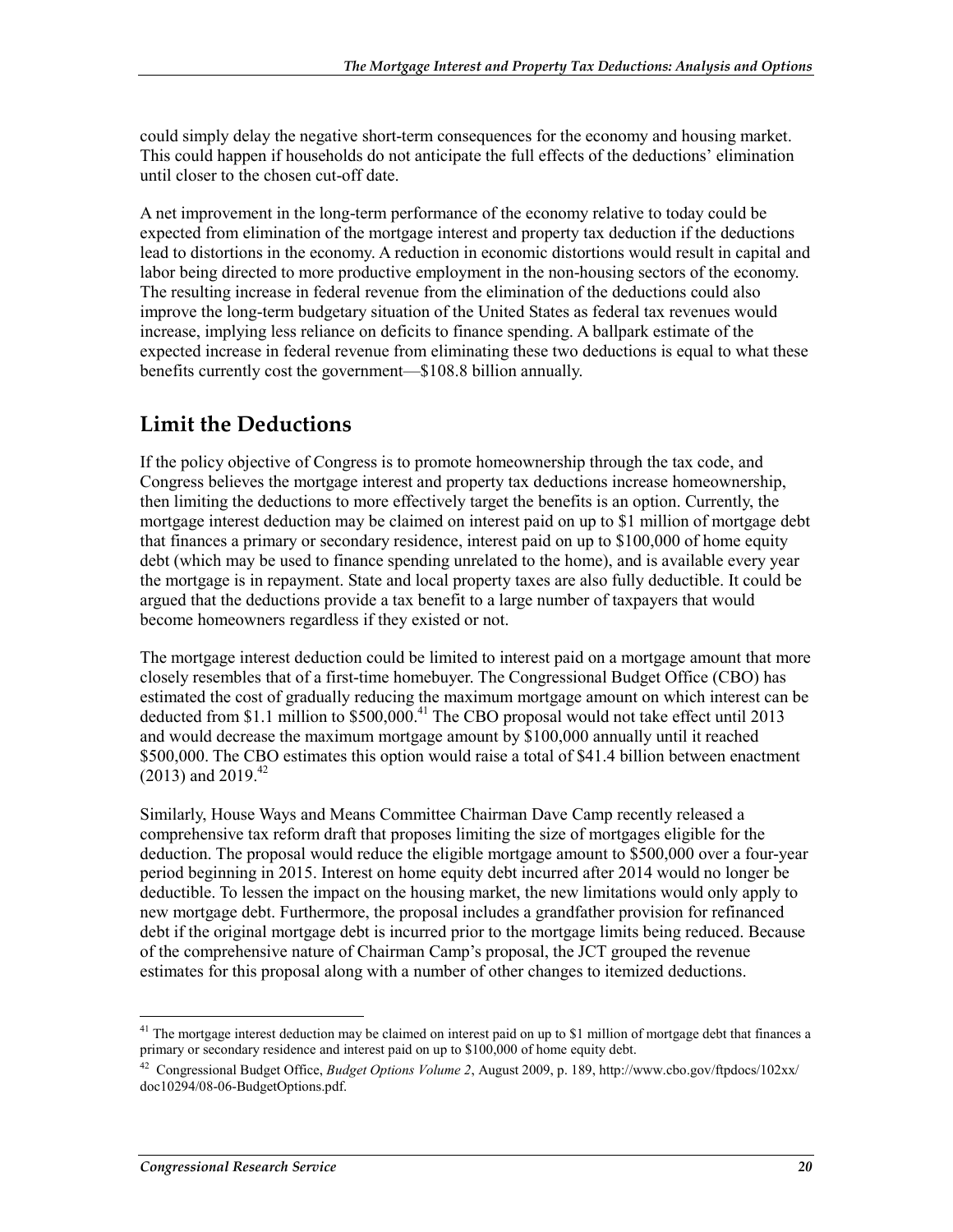Another option would be to leave the maximum mortgage amount unchanged, but limit the amount of interest that could be deducted. For example, the amount of interest that a taxpayer may deduct could be limited to a percentage of their adjusted gross income (AGI), such as 10%, 12%, or 15%. The CBO has offered such an option for the deduction for all state and local property taxes.<sup>43</sup> Specifically, the CBO presented the option of limiting the deduction for all state and local taxes to 2% of AGI. Their estimates suggest that such a proposal could raise \$625.7 billion between 2010 and 2019. Since property taxes account for about 30% of all state and local taxes households pay, the CBO estimates suggest that limiting the property tax deduction could be an effective option for increasing revenue.<sup>44</sup>

Other options include limiting the mortgage interest or property tax deduction to interest and taxes paid on a taxpayer's first home. This could encourage first-time buyers to remain in their homes longer as the deductions would no longer be available if they moved. Another option would be to limit both deductions to a taxpayer's primary residence. Current law allows for the deduction of interest on a second residence and home equity loan, as well as the deduction of property taxes on every home a taxpayer owns. The deductions could also be limited to those homeowners below a certain income threshold. Currently the deductions are generally available to homeowners of all income limits, although there are some restrictions based on income as a result of limitations on the amount of itemized deductions some higher-income taxpayers may claim.

#### **Replace the Deductions with a Credit**

The mortgage interest deduction and property tax deduction could be replaced with a tax credit. The current deductions tend to provide a proportionally bigger benefit to higher-income homeowners since they buy more expensive homes and are subject to higher marginal tax rates. The requirement that homeowners itemize their tax returns also limits the number of owners who receive the tax benefit. A tax credit for mortgage interest or property taxes could provide a benefit to more homeowners since itemization would no longer be required. Without the need to itemize, the burden of tax preparation on homeowners would be lessened. Depending on the design of the credit, it could create a more consistent rate of subsidization across homeowners. Making the tax credit refundable would serve to make it better targeted to lower-income homeowners.

Over the years, several mortgage interest tax credit options have been proposed. Five of the more prominent ones are listed below. All five would limit the deduction to a taxpayer's principal residence. Four out of the five would allow a 15% credit rate. Three of the five credit options would be nonrefundable. Two of the options would limit the size of the mortgage eligible for the credit to \$500,000, while one would limit eligible mortgages to no greater than \$300,000 (with an inflation adjustment). Another option would limit the maximum eligible mortgage to 125% of the area median home prices. And still another would place no cap on the maximum eligible mortgage, but would limit the maximum tax credit one could claim to \$25,000.

• The CBO, in its most recent *Options for Reducing the Deficit* report, presented the option of converting the mortgage interest deduction to a 15% nonrefundable

<sup>43</sup> Congressional Budget Office, *Budget Options Volume 2*, August 2009, p. 190, http://www.cbo.gov/ftpdocs/102xx/ doc10294/08-06-BudgetOptions.pdf.

<sup>44</sup> For breakdown of total state and local tax revenue by source see Table 4 in CRS Report RL32781, *Federal Deductibility of State and Local Taxes*, by Steven Maguire.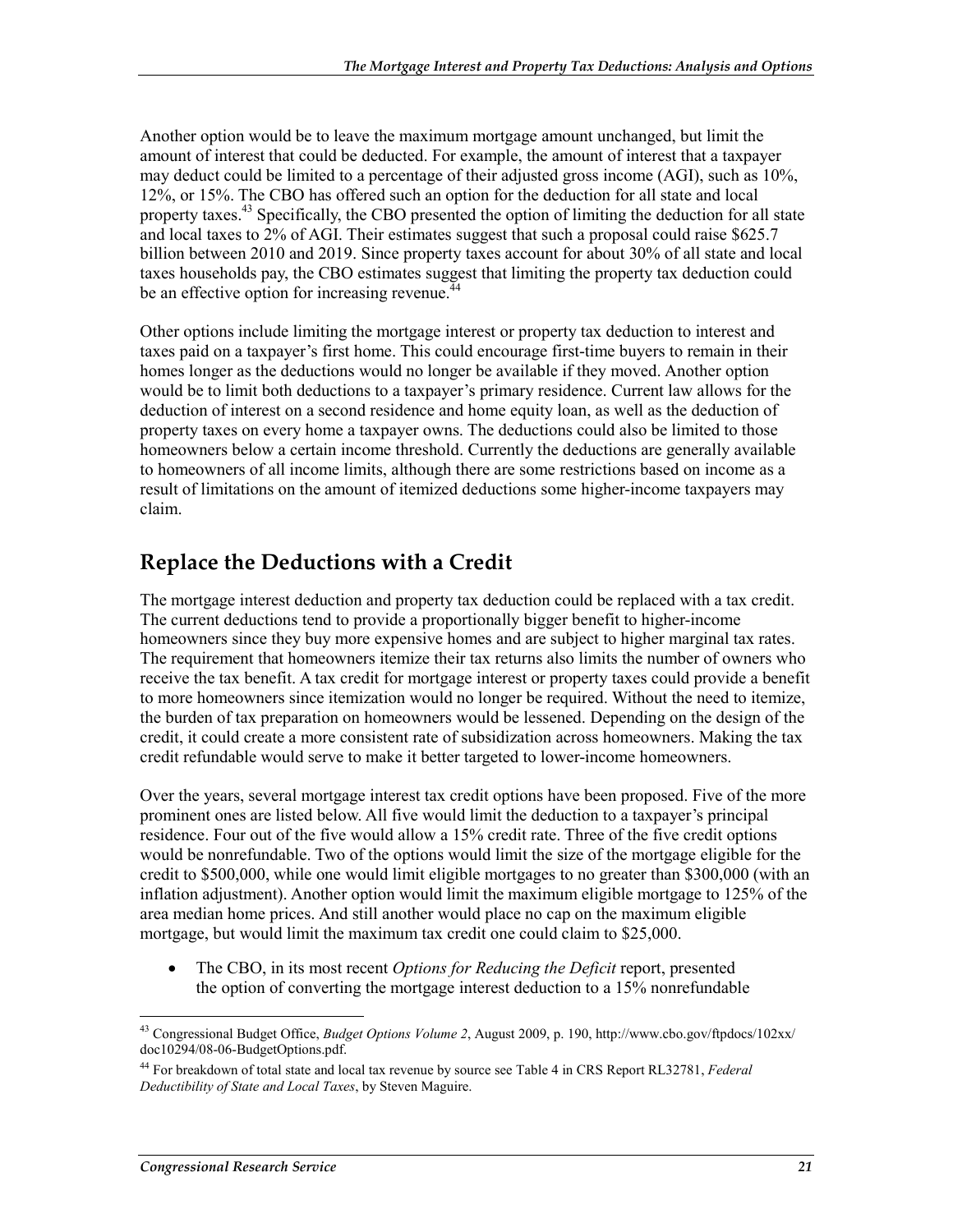tax credit.45 The credit would be restricted to a taxpayer's primary residence. No credit would be allowed for interest associated with home equity loans. Under this option, the deduction would still be available between 2014 and 2018 as the credit was phased in. Simultaneously, the maximum mortgage amount that would be eligible for the credit would be reduced by \$100,000 during the phase in. From 2019 on, only the credit could be claimed on mortgage amounts up to \$500,000. A similar option was presented by the CBO in 2009.<sup>46</sup>

- The American Enterprise Institute's Alan Viard has proposed converting the deduction to a 15% refundable tax credit starting in 2015.<sup>47</sup> The credit would be limited to the interest on the first \$300,000 of mortgage debt (in 2013 dollars) associated with one's primary residence (second homes and home equity debt would be excluded). The qualifying mortgage amount would be adjusted annually for inflation. Homeowners could still claim the deduction but only at 90% of its current value, decreasing by 10% annually. A homeowner could switch to the tax credit regime at any time.
- President Obama's National Commission on Fiscal Responsibility and Reform (Fiscal Commission) has recently recommended replacing the mortgage interest deduction with a nonrefundable credit equal to 12% of the interest paid on mortgages of \$500,000 or less.<sup>48</sup> The credit would be restricted to a taxpayer's primary residence. No credit would be allowed for interest associated with home equity loans.
- The Bipartisan Policy Center's Debt Reduction Taskforce, co-chaired by former Senator Pete Domenici and Alice Rivlin, proposes a 15% credit for up to \$25,000 of interest paid on a mortgage associated with a principal residence—interest paid on home equity loans and second homes would be ineligible.<sup>49</sup> The tax credit would be refundable, which would ensure lower-income homeowners would be allowed to take advantage of the credit. The proposed credit would be administered via mortgage lenders who would apply for the credit and transfer it to homeowners by lowering their interest payments in an amount equal to the credit.
- In 2005, President George W. Bush's Advisory Panel on Federal Tax Reform (Tax Reform Panel) also proposed replacing the mortgage interest deduction with a credit. Specifically, the Tax Reform Panel proposed a tax credit equal to 15% of mortgage interest paid. Under the proposal, the credit would be restricted to a

<u>.</u>

<sup>45</sup> Congressional Budget Office, *Options for Reducing the Deficit: 2014 to 2023*, November 2013, p. 115, http://www.cbo.gov/sites/default/files/cbofiles/attachments/44715-OptionsForReducingDeficit-2\_1.pdf

<sup>46</sup> U.S. Congress, Congressional Budget Office, *Budget Options Volume 2*, August 2009, p. 187, http://www.cbo.gov/ ftpdocs/102xx/doc10294/08-06-BudgetOptions.pdf.

<sup>47</sup> Alan D. Viard, "Replacing the Home Mortgage Interest Deduction," in *15 Ways to Rethink the Federal Budget*, ed. Michael Greenstone, Max Harris, Karen Li, Adam Looney, and Jeremy Patashnik (The Hamilton Project, 2013), pp. 45-49.

<sup>48</sup> The National Commission on Fiscal Responsibility and Reform , *The Moment of Truth* , Washington, DC, December 2010, p. 31, http://www.fiscalcommission.gov/sites/fiscalcommission.gov/files/documents/ TheMomentofTruth12\_1\_2010.pdf.

<sup>49</sup> The Debt Reduction Task Force, *Restoring America's Future: Reviving the Economy, Cutting Spending and Debt, and Creating a Simple, Pro-Growth Tax System*, Bipartisian Policy Center, Washington, DC, November 2010, pp. 35- 36, http://www.bipartisanpolicy.org/sites/default/files/FINAL%20DRTF%20REPORT%2011.16.10.pdf.